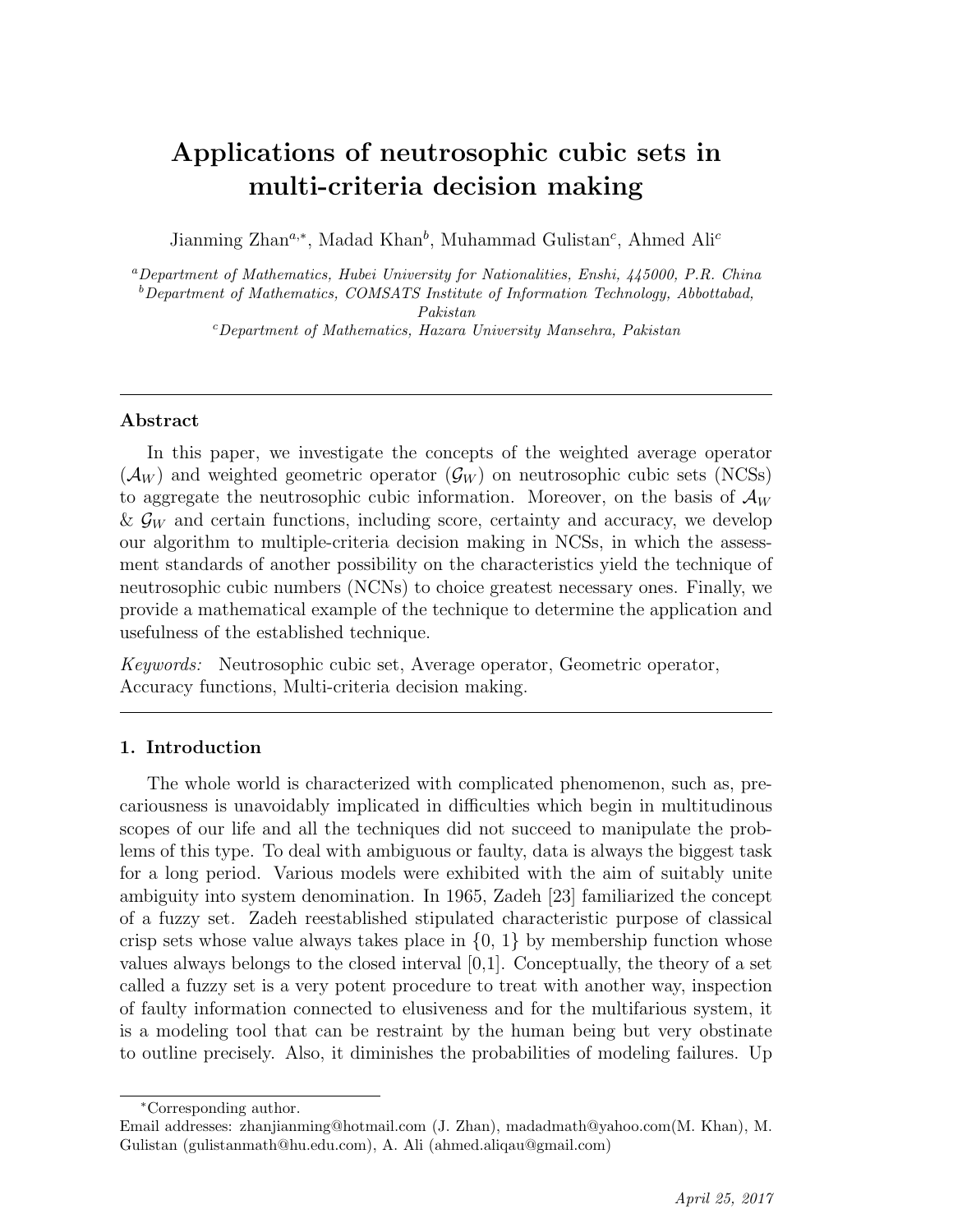until 1960's precariousness was deliberate solitarily in terms of prospect theory but, Zadeh exposed the relationship between the fuzzy set (FS) theory and probability which has a great approach to treating with different doubts and uncertainties. This theory not only expresses indefinite information into the model but it benefits us in resolving difficult problems and making a decision. In fact, FS-methods are appropriate when it is required to model human being acquaintance or assessment. Furthermore, fuzzy logic is the branch of mathematics with the help of which computers model the actual world in the similar means as that of the public do.

To generalize the basic concepts of algebras, various authors have applied the fuzzy set theory. Mortenson et al. [10] have determined the outstanding investigation of fuzzy semigroups, they discovered the fuzzy semigroups theory alongside with some significant applications of fuzzy semigroups. The fuzzy methodology is functional to the problematic integrated project of the highest speed planar device too. But here the point of our conversation is totally about falsehood or degree of non-membership so this theory doesn't work appropriately and we essential somewhat fresh to contract with it much accurately. Atanassov [2, 3] in 1986 familiarized falsehood (f) and describe the intuitionistic fuzzy sets (IFSs). An IFS is actually a generality of a fuzzy set which can be seen in the perception as an approach to fuzzy set in the situation when we are not delivered with enough information. Usage of IFS is supportive in the outline of extra non-membership into set description and is widely used as an instrument of concentrated exploration by researchers and experts for centuries.

Several concepts, including probability, FS, IFS, rough set theory are regularly being practiced as great beneficial implements to contract with multiform in decisions and fuzziness bounded in multifaceted systems. But these theories do not model undecided information sufficiently. So, because of the actuality of indeterminacy in numerous world glitches, neutrosophy establishes its approach into the current exploration. Neutrosophy is a generality of FS, where every model characterized by three sorts of perceptions that are truthfulness, falsity, and indeterminacy. Neutrosophy is actually Latin word "neuter" - neutral, Greek "sophia" - skill/wisdom). It is an outlet of philosophy, idea familiarized by Smarandache studied the commencement, scope, and nature of neutralities, and their relations with many different ideational ranges. Neutrosophy studies an intention, theory, occasion, perception, or article. Neutrosophy is actually the origin of neutrosophic logic, neutrosophic sets (NSs), neutrosophic statistics and probability etc. For more details, see [4, 6, 7, 8, 9, 12].

Motivating from the realisms of physical life phenomenon, i.e., different sports (win/ tie/ defeat), votes like yes/ NA/ NO and making a decision. In 1999, Smrandache [14, 15] presented a fresh idea of NSs and neutrosophic logic, which is the generality of an FS and IFS, NS is defined by (truth-membership, indeterminacymembership and falsity-membership degrees). This idea of NS creates the NS theory by providing the illustration to indeterminate. This theory is well thoughtout as the whole demonstration of nearly each model of all actual difficulties. Thus, vagueness is complicated in problematical questions we use FS whereas, commerce indeterminacy, we must have a neutrosophic theory. This theory has numerous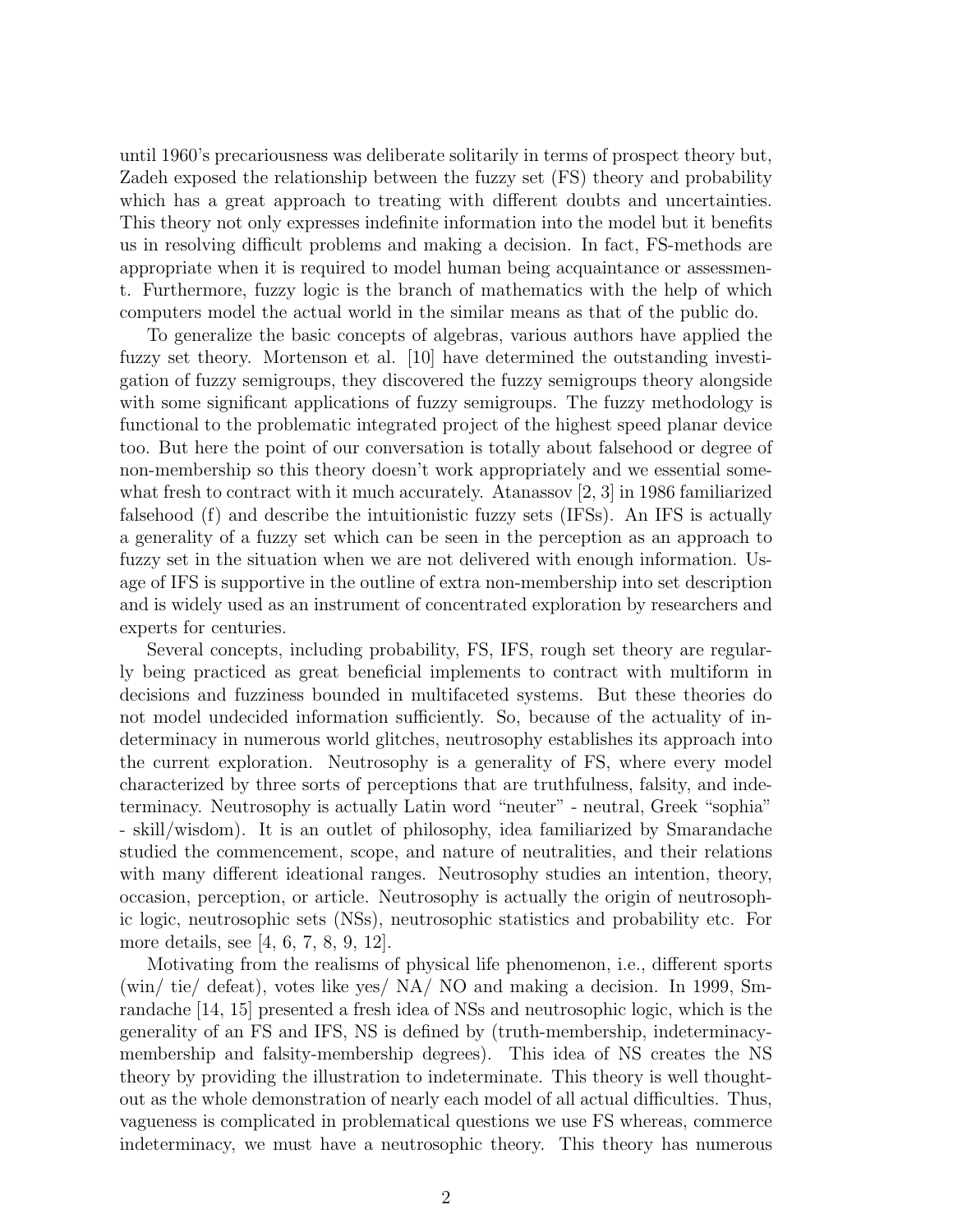applications in countless fields such as control theory, records, medicinal judgment difficulties and decision-making questions. Such types of models have been studied by several authors (see [11, 18, 19, 20, 21, 22, 24]).

In this paper, we present the perception of neutrosophic cubic sets (NCSs) which is a generality of the FSs, cubic sets and NSs. Also, we provide different procedures and operators on the NCSs. These procedures and operations actually generalize the procedures and operators of FSs, cubic sets, and NS previously which have been proposed. Thus, in section 2, we suggest a conception of NCS and its different procedures as well as the score, certainty and accuracy functions to associate the NCSs. In the similar sector, also we progressed the weighted average operator on NCSs  $(\mathcal{A}_{W})$  and weighted geometric operator on NCSs  $(\mathcal{G}_{W})$  operator to aggregate the neutrosophic cubic information. In section 3, on the based of  $(\mathcal{A}_{W})$  and  $(\mathcal{G}_{W})$  and the functions like score, certainty and accuracy, we progress an approach to multiple criteria decision-making on NCSs, in which the assessment values of substitutes on the aspects took the form of NCNs to choice the utmost necessary ones and stretch the scientific examples to determine the application and usefulness of the establish technique. We conclude this paper in the last section.

#### 2. Basic concepts

In this section, we give almost different perceptions associated to NSs and cubic sets.

**Definition 2.1.** [14] Let Z be a universe of discourse, then

$$
\Psi = \{ \langle v, \Lambda_T(v), \Lambda_I(v), \Lambda_F(v) \rangle : v \in Z \}
$$

is termed as an NS where  $\Lambda_T, \Lambda_I, \Lambda_F : Z \rightarrow ]0^-, 1^+]$  and the member-ship functions  $\Lambda_T, \Lambda_I, \Lambda_F$  are truth, indeterminacy and falsity membership degrees respectively and on the sum of  $\Lambda_T(v), \Lambda_I(v), \Lambda_F(v)$  there is no restraint so,  $0 \leq \Lambda_T(v) + \Lambda_I(v) +$  $\Lambda_F(v) \leq 3.$ 

For application in physical technical and different engineering regions, Wang et al. [16] gave the conception of a single valued NS as follows:

**Definition 2.2.** [16] A single-valued NS is define as:

$$
\Psi_{NS} = \{ \langle v, \Lambda_T(v), \Lambda_I(v), \Lambda_F(v) \rangle : v \in Z \}
$$

where,  $\Lambda_F(v) : Z \longrightarrow [0,1], \Lambda_I(v) : Z \longrightarrow [0,1]$  and  $\Lambda_T(v) : Z \longrightarrow [0,1]$  with  $0 \leq \Lambda_F(v) + \Lambda_I(v) + \Lambda_T(v) \leq 3$  for all  $v \in Z$ . The intervals  $\Lambda_F(v), \Lambda_I(v)$ and  $\Lambda_T(v)$  denote truth, indeterminacy and falsity membership degrees of Z to A, respectively.

Here, we explain some set-theoretic operations for two single valued NSs [16]. Consider two single valued NSs

$$
\Psi_{NS} = \{ \langle v, \Lambda_T(v), \Lambda_I(v), \Lambda_F(v) \rangle : v \in Z \}
$$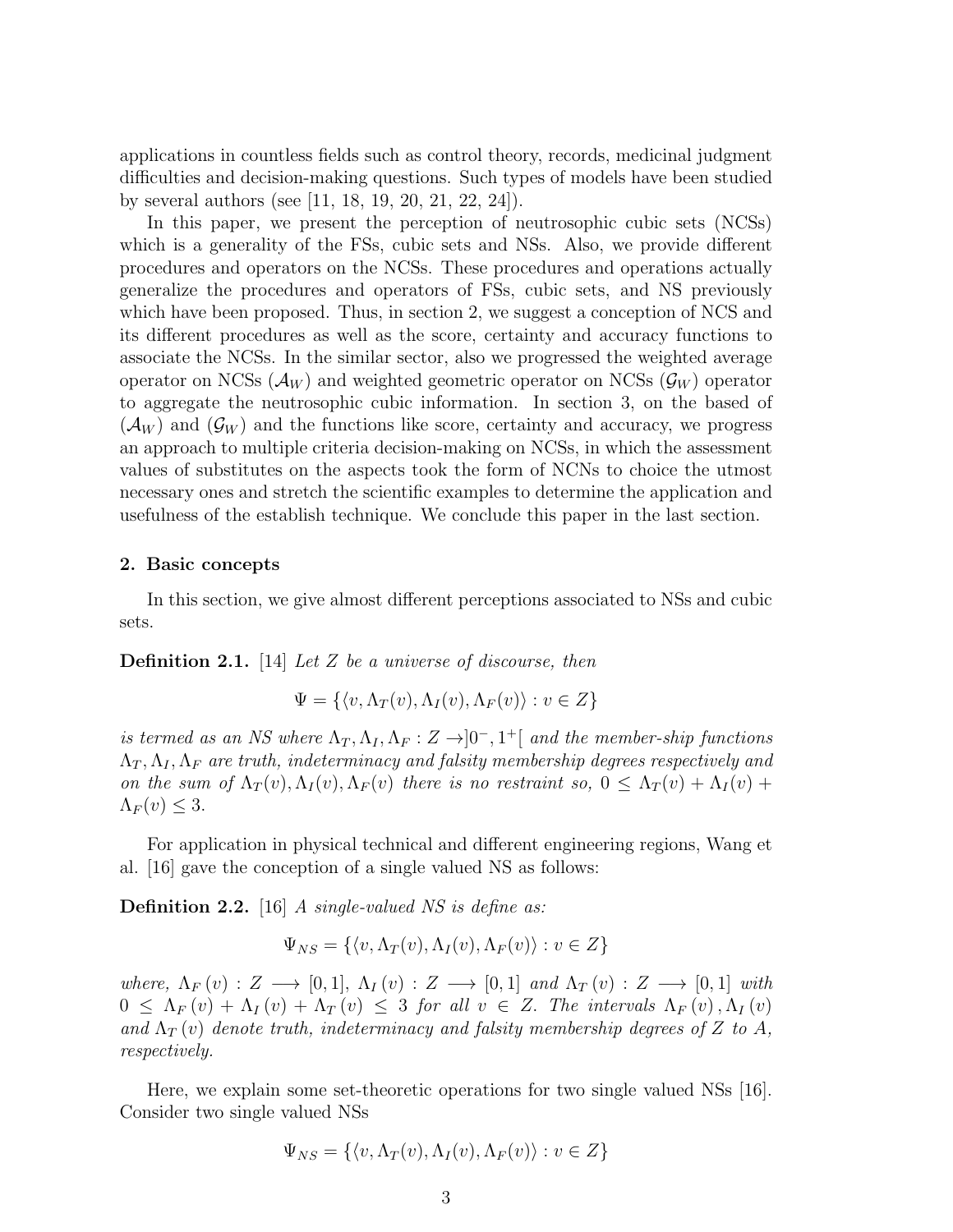and

$$
\Psi_{NS}^{'} = \left\{ \left\langle v, \Lambda_{T}^{'}(v), \Lambda_{I}^{'}(v), \Lambda_{F}^{'}(v) \right\rangle : v \in Z \right\}
$$

then set-theoretic operations for these two single valued NSs are given as;

- (i)  $\Psi_{NS} \subset \Psi'_{NS} \Leftrightarrow \Lambda_T(v) \leq \Lambda'_T$  $\Lambda_T'(v), \Lambda_I(v) \leq \Lambda_I'$  $\Lambda_I^{'}(v), \Lambda_F(v) \geq \Lambda_I^{'}$  $\mathcal{L}_F(v).$
- (ii)  $\Psi_{NS} = \Psi'_{NS} \Leftrightarrow \Lambda_T(v) = \Lambda'_T(v), \Lambda_I(v) = \Lambda'_I(v), \Lambda_F(v) = \Lambda'_F(v)$ , for any  $v \in Z$ .
- (iii) The complementation of  $\Psi_{NS}$  is represented by  $\Psi_{NS}^c$  and is defined as follows

$$
\Psi_{NS}^c = \{ \langle v, \Lambda_F(v), 1 - \Lambda_I(v), \Lambda_T(v) \rangle / v \in Z \}
$$

(iv) The intersection

$$
\Psi_{NS} \bigcap \Psi'_{NS} = \left\{ \left\langle v, \min \left\{ \Lambda_T(v), \Lambda'_T(v) \right\}, \max \left\{ \Lambda_I(v), \Lambda'_I(v) \right\}, \max \left\{ \Lambda_F(v), \Lambda'_F(v) \right\} \right\rangle : v \in Z \right\}
$$

(v) The Union

$$
\Psi_{NS} \bigcup \Psi'_{NS} = \left\{ \left\langle v, \max \left\{ \Lambda_T(v), \Lambda'_T(v) \right\}, \min \left\{ \Lambda_I(v), \Lambda'_I(v) \right\}, \min \left\{ \Lambda_F(v), \Lambda'_F(v) \right\} \right\} : v \in Z \right\}
$$

**Note:** For convenience, a single-valued NN is denoted by  $\Psi = \langle \Lambda_T, \Lambda_I, \Lambda_F \rangle$ 

**Definition 2.3.** [11] Let  $\Psi_1 = \langle \Lambda_{T_1}, \Lambda_{I_1}, \Lambda_{F_1} \rangle$  and  $\Psi_2 = \langle \Lambda_{T_2}, \Lambda_{I_2}, \Lambda_{F_2} \rangle$  be two single valued NNs. Then, the operations for NNs are defined as below;

(i)  $\lambda \Psi_1 = \langle 1 - (1 - \Lambda_{T_1})^{\lambda}, \Lambda_{T_1}^{\lambda}, \Lambda_{F_1}^{\lambda} \rangle$ (ii)  $\Psi_1^{\lambda} = \left\langle \Lambda_{T_1}^{\lambda}, 1 - (1 - \Lambda_{I_1})^{\lambda}, 1 - (1 - \Lambda_{F_1})^{\lambda} \right\rangle$ (iii)  $\Psi_1 + \Psi_2 = \langle \Lambda_{T_1} + \Lambda_{T_2} - \Lambda_{T_1} \Lambda_{T_2}, \Lambda_{I_1} \Lambda_{I_2}, \Lambda_{F_1} \Lambda_{F_2} \rangle$  $(iv) \Psi_1 \Psi_2 = \langle \Lambda_{T_1} \Lambda_{T_2}, \Lambda_{I_1} + \Lambda_{I_2} - \Lambda_{I_1} \Lambda_{I_2}, \Lambda_{F_1} + \Lambda_{F_2} - \Lambda_{F_1} \Lambda_{F_2} \rangle$ , where  $\lambda > 0$ .

**Definition 2.4.** [1, 11] Let  $\Psi_1 = \langle \Lambda_{T_1}, \Lambda_{T_1}, \Lambda_{F_1} \rangle$  be a singled-valued NN. Then, the score, accuracy and certainty function of an NNs are define as follows:

(i)  $s(\Psi_1) = \frac{(\Lambda_{T_1} + 1 - \Lambda_{T_1} + 1 - \Lambda_{F_1})}{3}$  $\frac{I_1+1-\Lambda F_1}{3};$ (ii)  $a(\Psi_1) = \Lambda_{T_1} - \Lambda_{F_1};$ (iii)  $c(\Psi_1) = \Lambda_{T_1}$ .

**Theorem 2.5.** [12] Let  $\Psi_1 = \langle \Lambda_{T_1}, \Lambda_{I_1}, \Lambda_{F_1} \rangle$  and  $\Psi_2 = \langle \Lambda_{T_2}, \Lambda_{I_2}, \Lambda_{F_2} \rangle$  be two singlevalued NNs. If  $\Psi_1 \subseteq \Psi_2$ , then  $s(\Psi_1) \leq s(\Psi_2)$ .

Proof. By Definition 2.1, we have that

$$
s(\Psi_1) = \frac{(\Lambda_{T_1} + 1 - \Lambda_{I_1} + 1 - \Lambda_{F_1})}{3}
$$
 and  $s(\Psi_2) = \frac{(\Lambda_{T_2} + 1 - \Lambda_{I_2} + 1 - \Lambda_{F_2})}{3}$ .

Now

$$
s(\Psi_2) - s(\Psi_1) = \frac{(\Lambda_{T_2} + 1 - \Lambda_{I_2} + 1 - \Lambda_{F_2})}{3} - \frac{(\Lambda_{T_1} + 1 - \Lambda_{I_1} + 1 - \Lambda_{F_1})}{3}
$$
  
= 
$$
\frac{(\Lambda_{T_2} - \Lambda_{T_1}) + (\Lambda_{I_1} - \Lambda_{F_1}) + (\Lambda_{F_1} - \Lambda_{F_2})}{3}
$$

since  $\Psi_1 \subseteq \Psi_2$ ,  $\Lambda_{T_1} \leq \Lambda_{T_2}$ ,  $\Lambda_{I_1} \geq \Lambda_{I_2}$ ,  $\Lambda_{F_1} \geq \Lambda_{F_2}$  and hence  $(\Lambda_{T_1} - \Lambda_{T_2}) \geq$  $0,(\Lambda_{I_1}-\Lambda_{I_2})\geq 0$  and  $(\Lambda_{F_1}-\Lambda_{F_2})\geq 0$ . Then it follows that  $s(\Psi_2)-s(\Psi_1)\geq 0$ .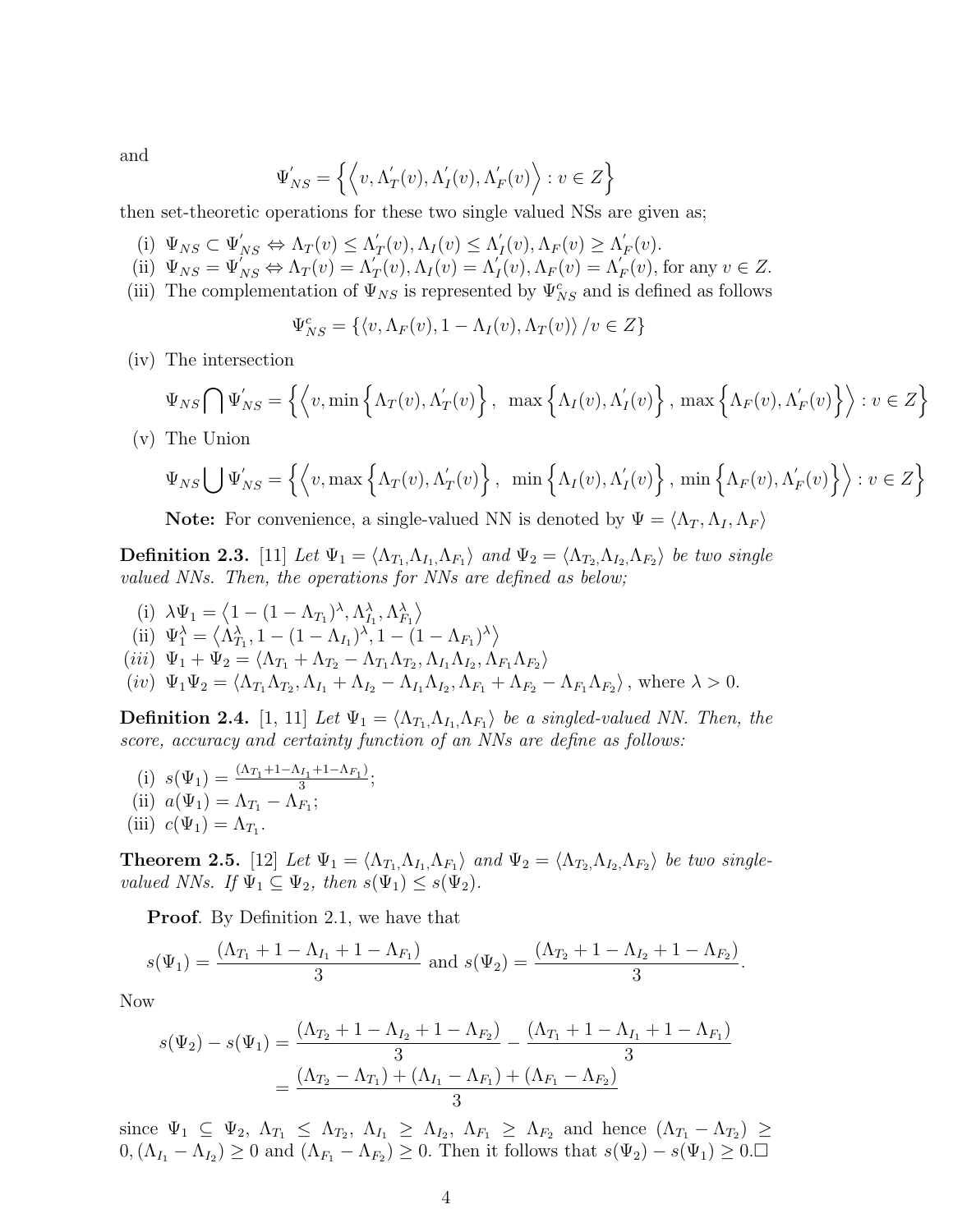**Definition 2.6.** [11, 12] Let  $\Psi_1 = \langle \Lambda_{T_1}, \Lambda_{I_1}, \Lambda_{F_1} \rangle$  and  $\Psi_2 = \langle \Lambda_{T_2}, \Lambda_{I_2}, \Lambda_{F_2} \rangle$  be two single valued NNs. Then, the comparison method is defined by:

- (i) if  $s(\Psi_1) > s(\Psi_2)$ , then  $\Psi_1 > \Psi_2$ ,
- (ii) if  $s(\Psi_1) = s(\Psi_2)$  and  $a(\Psi_1) > a(\Psi_2)$  then  $\Psi_1$  is inferior to  $\Psi_2$  denoted by  $\Psi_1 < \Psi_2$ ,
- (iii) if  $s(\Psi_1) = s(\Psi_2)$ ,  $a(\Psi_1) = a(\Psi_2)$  and  $c(\Psi_1) > c(\Psi_2)$  then  $\Psi_1$  is superior to,  $\Psi_2$  denoted by  $\Psi_1 > \Psi_2$ ,
- (iv) if  $s(\Psi_1) = s(\Psi_2)$ ,  $a(\Psi_1) = a(\Psi_2)$  and  $c(\Psi_1) = c(\Psi_2)$  then  $\Psi_1$  is equal to  $\Psi_2$ , that is,  $\Psi_1$  is indifferent to,  $\Psi_2$  denoted by  $\Psi_1 = \Psi_2$ .

The idea of NCSs was given by Jun et al. in 2015, for details, see [6].

**Definition 2.7.** [5] A non-empty set  $Z$ , then structure of the arrangement

$$
\ddot{\mathbf{C}} = \left\{ v, \check{\mathbf{H}}(v), \mathbf{H}(v) | v \in Z \right\}
$$

is called a cubic set in Z in which  $\check{\mathbf{H}}$  is an interval-valued fuzzy (IVF) set in Z and  $\blacktriangleright$  is a fuzzy set  $(FS)$  in Z.

A cubic set  $\ddot{\mathbf{C}} = \{ \langle Z, \check{\mathbf{X}}(v), \mathbf{X}(v) \rangle | v \in Z \}$  is simply denoted by  $\ddot{\mathbf{C}} = \langle \check{\mathbf{X}}, \mathbf{X} \rangle$ and the collection of all cubic sets in Z is denoted by  $\ddot{\mathbf{C}}^n$  such that  $\ddot{\mathbf{C}}^1 = \langle \ddot{\mathbf{A}}^1, \mathbf{A}^1 \rangle$  $\check{\mathbf{H}}^1(v) = [0,0]$  and  $\mathbf{H}^1(v) = 1$  (respectivly  $\check{\mathbf{H}}^1(v) = [1,1]$  and  $\mathbf{H}^1(v) = 0$ )  $\forall v \in Z$ is denoted by  $\ddot{0}$  (respectively  $\ddot{1}$ ). A cubic set  $\ddot{C}^2 = \langle \ddot{\mathbf{\mathbf{X}}}^2, \mathbf{\mathbf{X}}^2 \rangle$  in which  $\ddot{\mathbf{\mathbf{X}}}^{\prime}(v)$  =  $[0,0]$  and  $\mathbf{\dot{H}}^2(v) = 0$  (respectively  $\mathbf{\dot{H}}^2(v) = [1,1]$  and  $\mathbf{\dot{H}}^2(v) = 1$ ) for all  $v \in Z$  is denoted by  $\widehat{0}$  (respectively  $\widehat{1}$ ).

# 3. Neutrosophic Cubic Sets(NCSs)

In this segment, we outline the NCSs and some operations on it for instance score, certainty and accuracy functions to associate the NCSs. Also, we develop the neutrosophic cubic weight and geometric operators to aggregate the neutrosophic cubic information. Some of it is mentioned from [3, 4, 5, 19, 21].

**Definition 3.1.** [6] An NCS in Z is a pair  $\mathcal{A} = (\tilde{\Psi}, \Psi)$  where

$$
\tilde{\Psi} := \left\{ \left\langle v, \tilde{\Phi}_T(v), \tilde{\Phi}_I(v), \tilde{\Phi}_F(v) \right\rangle : v \in Z \right\}
$$

is an interval NS in Z where  $\tilde{\Phi}_T$ ,  $\tilde{\Phi}_I$ ,  $\tilde{\Phi}_F$  :  $Z \to D[0, 1]$  and

$$
\Psi := \{ \langle v, \Lambda_T(v), \Lambda_I(v), \Lambda_F(v) \rangle : v \in Z \}
$$

is an NS in Z. where  $\Lambda_T, \Lambda_I, \Lambda_F : Z \to [0, 1].$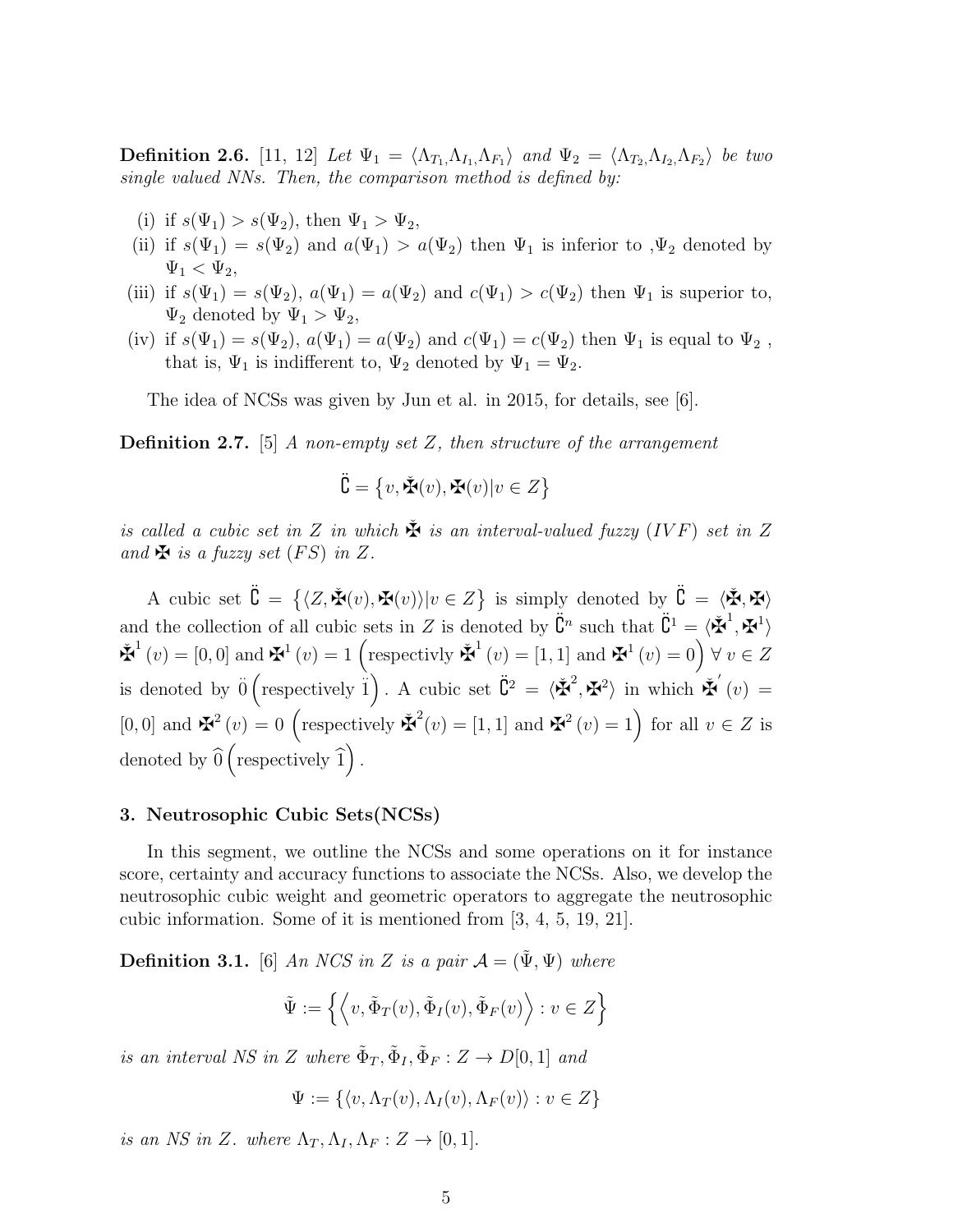$\tilde{\Phi}_T(v), \tilde{\Phi}_I(v), \tilde{\Phi}_F(v)$  are interval membership degrees and are described by the respective truth, indeterminate and falsity memberships of an element  $v \in Z$  corresponding to an NCS A and  $\Lambda_T(v), \Lambda_I(v), \Lambda_F(v)$  are singled valued memberships described by the respective truth indeterminate and falsity memberships of an element  $v \in Z$  to some implicit counter-property equivalent to an NCS A.

**Example 3.2.** Let  $Z = \{v_1, v_2, v_3\}$ . Then

$$
\mathcal{A}_1 = \left\{ \begin{array}{c} (v_1 \langle [0.3, 0.5], [0.2, 0.3], [0.1, 0.5] \rangle, \langle (0.6, 0.4, 0.01) \rangle) \\ (v_2, \langle [0.2, 0.3], [0.1, 0.2], [0.3, 0.7] \rangle, \langle 0.02, 0.003, 0.5 \rangle) \\ (v_3, \langle [0.3, 0.5], [0.2, 0.3], [0.1, 0.4] \rangle, \langle 0.1, 0.5, 0.06 \rangle) \end{array} \right\}
$$

is a neutrosophic cubic subset of Z.

The NCS is the generalization of a cubic set which is shown as follows:

**Theorem 3.3.** [6] An NCS is the generalization of a cubic set.

Definition 3.4. [6] Let

$$
\mathcal{A}_1 = \left(v, \left\langle \tilde{\Phi}_{T_1}(v), \tilde{\Phi}_{I_1}(v), \tilde{\Phi}_{F_1}(v) \right\rangle, \left\langle \Lambda_{T_1}(v), \Lambda_{I_1}(v), \Lambda_{F_1}(v) \right\rangle \right)
$$

and

$$
\mathcal{A}_2 = \left(v, \left\langle \tilde{\Phi}_{T_2}(v), \tilde{\Phi}_{I_2}(v), \tilde{\Phi}_{F_2}(v) \right\rangle, \left\langle \Lambda_{T_2}(v), \Lambda_{I_2}(v), \Lambda_{F_2}(v) \right\rangle \right)
$$

be two NCSs. Then  $A_1 \subseteq A_2$  if and only if

$$
\tilde{\Phi}_{T_1}(v) \preceq \tilde{\Phi}_{T_2}(v), \tilde{\Phi}_{I_1}(v) \preceq \tilde{\Phi}_{I_2}(v), \tilde{\Phi}_{F_1}(v) \succeq \tilde{\Phi}_{F_2}(v)
$$

and

$$
\Lambda_{T_1}(v) \geq \Lambda_{T_2}(v), \Lambda_{I_1}(v) \geq \Lambda_{I_2}(v), \Lambda_{F_1}(v) \leq \Lambda_{F_2}(v)
$$

for all  $v \in Z$ .

Example 3.5. Consider two neutrosophic cubic numbers (NCNs)

$$
\tilde{a}_1 = \{v, \langle [0.3, 0.5], [0.2, 0.3], [0.3, 0.5] \rangle, \langle 0.5, 0.4, 0.6 \rangle \} \text{ and } \tilde{a}_2 = \{v, \langle [0.5, 0.7], [0.4, 0.5], [0.2, 0.4] \rangle, \langle 0.3, 0.2, 0.8 \rangle \}
$$

such that  $\tilde{a}_1 < \tilde{a}_2$ , because

 $[0.3, 0.5] \preceq [0.5, 0.7], [0.2, 0.3] \preceq [0.4, 0.5], [0.2, 0.4] \succeq [0.3, 0.5]$ and  $0.5 \ge 0.3, 0.4 \ge 0.2, 0.6 \le 0.8$ .

Definition 3.6. [6] Let

$$
\mathcal{A}_1 = \left(v, \left\langle \tilde{\Phi}_{T_1}(v), \tilde{\Phi}_{T_1}(v), \tilde{\Phi}_{F_1}(v) \right\rangle, \left\langle \Lambda_{T_1}(v), \Lambda_{T_1}(v), \Lambda_{F_1}(v) \right\rangle \right)
$$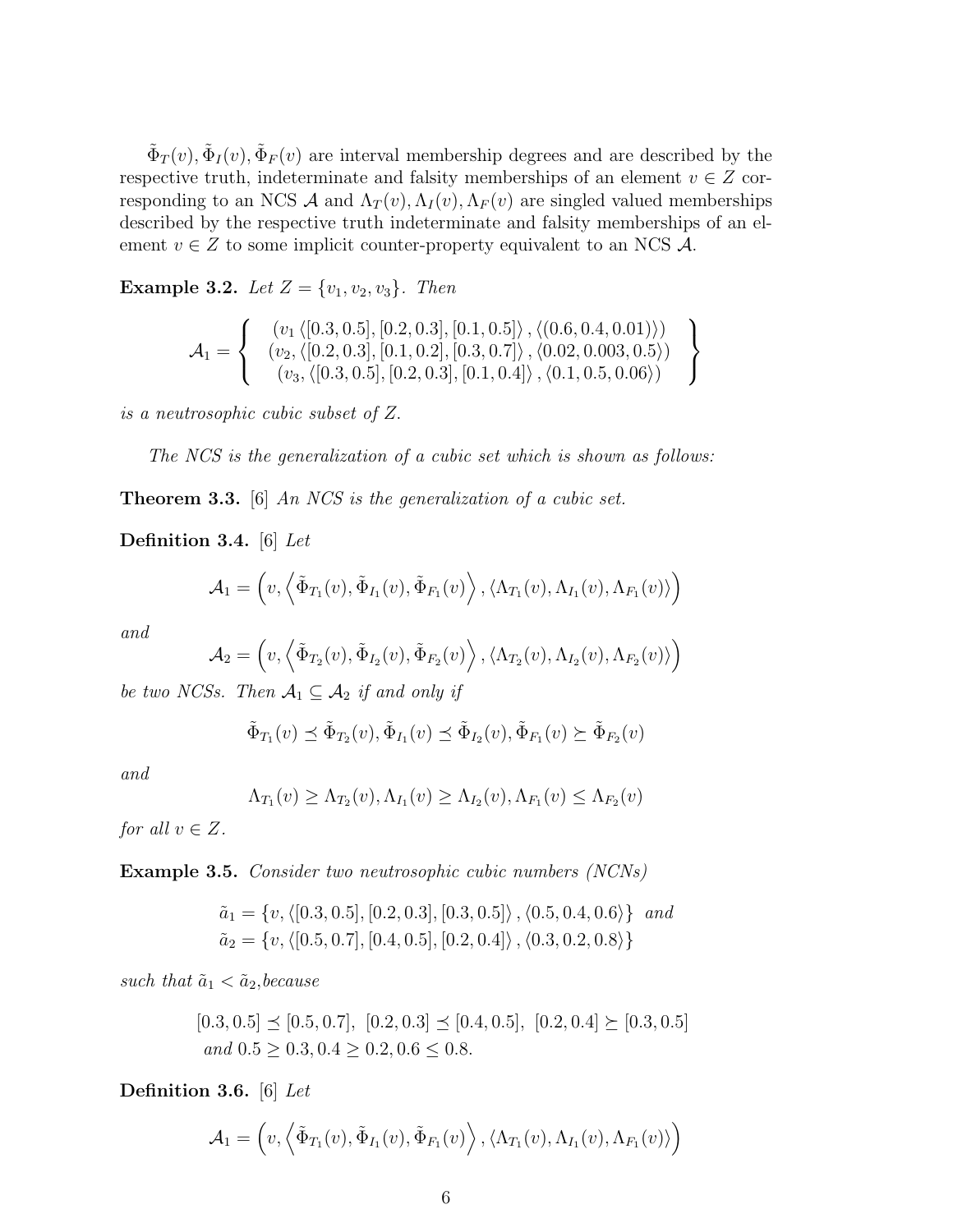and

$$
\mathcal{A}_2 = \left(v, \left\langle \tilde{\Phi}_{T_2}(v), \tilde{\Phi}_{I_2}(v), \tilde{\Phi}_{F_2}(v) \right\rangle, \left\langle \Lambda_{T_2}(v), \Lambda_{I_2}(v), \Lambda_{F_2}(v) \right\rangle \right)
$$
  
CC<sub>2</sub> The graph of each value if

be two NCSs. Then  $A_1 = A_2$  if and only if

$$
\tilde{\Phi}_{T_1}(v) = \tilde{\Phi}_{T_2}(v), \tilde{\Phi}_{I_1}(v) = \tilde{\Phi}_{I_2}(v), \tilde{\Phi}_{F_1}(v) = \tilde{\Phi}_{F_2}(v)
$$

and

$$
\Lambda_{T_1}(v) = \Lambda_{T_2}(v), \Lambda_{I_1}(v) = \Lambda_{I_2}(v), \Lambda_{F_1}(v) = \Lambda_{F_2}(v)
$$

for all  $v \in Z$ .

Definition 3.7. [6] Let

$$
\mathcal{A}_1 = \left(v, \left\langle \tilde{\Phi}_{T_1}(v), \tilde{\Phi}_{I_1}(v), \tilde{\Phi}_{F_1}(v) \right\rangle, \left\langle \Lambda_{T_1}(v), \Lambda_{I_1}(v), \Lambda_{F_1}(v) \right\rangle \right)
$$

and

$$
\mathcal{A}_2 = \left(v, \left\langle \Lambda_{T_2}(v), \tilde{\Phi}_{I_2}(v), \tilde{\Phi}_{F_2}(v) \right\rangle, \left\langle \Lambda_{T_2}(v), \Lambda_{I_2}(v), \Lambda_{F_2}(v) \right\rangle\right)
$$

be two NCSs. Then the union is defined as:

$$
(\mathcal{A}_1 \bigcup \mathcal{A}_2)(v) = \begin{pmatrix} \max(\tilde{\Phi}_{T_1}(v), \tilde{\Phi}_{T_2}(v)), \frac{\tilde{\Phi}_{I_1}(v) + \tilde{\Phi}_{I_2}(v)}{2}, min(\tilde{\Phi}_{F_1}(v), \tilde{\Phi}_{F_2}(v)), \\ \min(\Lambda_{T_1}(v), \Lambda_{T_2}(v)), \frac{\Lambda_{I_1}(v) + \Lambda_{I_2}(v)}{2}, max(\Lambda_{F_1}(v), \Lambda_{F_2}(v)) \end{pmatrix}
$$

for all  $v \in Z$ .

**Example 3.8.** Let  $Z = \{v_1, v_2, v_3\}$ , then

$$
\mathcal{A}_1 = \begin{cases} & (v_1, \langle [0.3, 0.5], [0.1, 0.3], [0.1, 0.6] \rangle, \langle 0.6, 0.4, 0.01 \rangle) \\ & (v_2, \langle [0.2, 0.3], [0.2, 0.4], [0.2, 0.7] \rangle, \langle 0.02, 0.003, 0.5 \rangle) \\ & (v_3, \langle [0.3, 0.5], [0.3, 0.4], [0.1, 0.2] \rangle, \langle 0.1, 0.5, 0.06 \rangle) \end{cases}
$$

 $\mathcal{L}$  $\mathcal{L}$ 

 $\int$ 

and

$$
\mathcal{A}_2 = \left\{ \begin{array}{c} (v_1, \langle [0.2, 0.6], [0.2, 0.5], [0.2, 0.4] \rangle, \langle 0.3, 0.5, 0.1 \rangle) \\ (v_2, \langle [0.3, 0.5], [0.1, 0.7], [0.3, 0.6] \rangle, \langle 0.02, 0.03, 0.3 \rangle) \\ (v_3, \langle [0.1, 0.4], [0.4, 0.5], [0.3, 0.7] \rangle, \langle 0.4, 0.6, 0.7 \rangle) \end{array} \right\}
$$

are two NCSs in Z, then their union is given as follows:

$$
(\mathcal{A}_1 \bigcup \mathcal{A}_2)(v) = \left\{ \begin{array}{c} (v_1, \langle [0.3, 0.6], [0.15, 0.4], [0.1, 0.4] \rangle, \langle 0.3, 0.45, 0.1 \rangle) \\ (v_2, \langle [0.3, 0.5], [0.15, 0.55], [0.2, 0.6] \rangle, \langle 0.02, 0.0165, 0.5 \rangle) \\ (v_3, \langle [0.3, 0.5], [0.35, 0.45], [0.1, 0.2] \rangle, \langle 0.1, 0.55, 0.7 \rangle) \end{array} \right\}
$$

Definition 3.9. Let

$$
\mathcal{A}_1 = \left(v, \left\langle \tilde{\Phi}_{T_1}(v), \tilde{\Phi}_{I_1}(v), \tilde{\Phi}_{F_1}(v) \right\rangle, \left\langle \Lambda_{T_1}(v), \Lambda_{I_1}(v), \Lambda_{F_1}(v) \right\rangle \right)
$$

and

$$
\mathcal{A}_2 = \left(v, \left\langle \tilde{\Phi}_{T_2}(v), \tilde{\Phi}_{I_2}(v), \tilde{\Phi}_{F_2}(v) \right\rangle, \left\langle \Lambda_{T_2}(v), \Lambda_{I_2}(v), \Lambda_{F_2}(v) \right\rangle \right)
$$

be two NCSs. Then the intersection is defined as:

$$
(\mathcal{A}_1 \bigcap \mathcal{A}_2)(v) = \begin{pmatrix} min(\tilde{\Phi}_{T_1}(v), \tilde{\Phi}_{T_2}(v)), \frac{\tilde{\Phi}_{I_1}(v) + \tilde{\Phi}_{I_2}(v)}{2}, \max(\tilde{\Phi}_{F_1}(v), \tilde{\Phi}_{F_2}(v)), \\ \max(\Lambda_{T_1}(v), \Lambda_{T_2}(v)), \frac{\Lambda_{I_1}(v) + \Lambda_{I_2}(v)}{2}, \min \Lambda_{F_1}(v), \Lambda_{F_2}(v)) \end{pmatrix}
$$
  
for all  $v \in Z$ .

7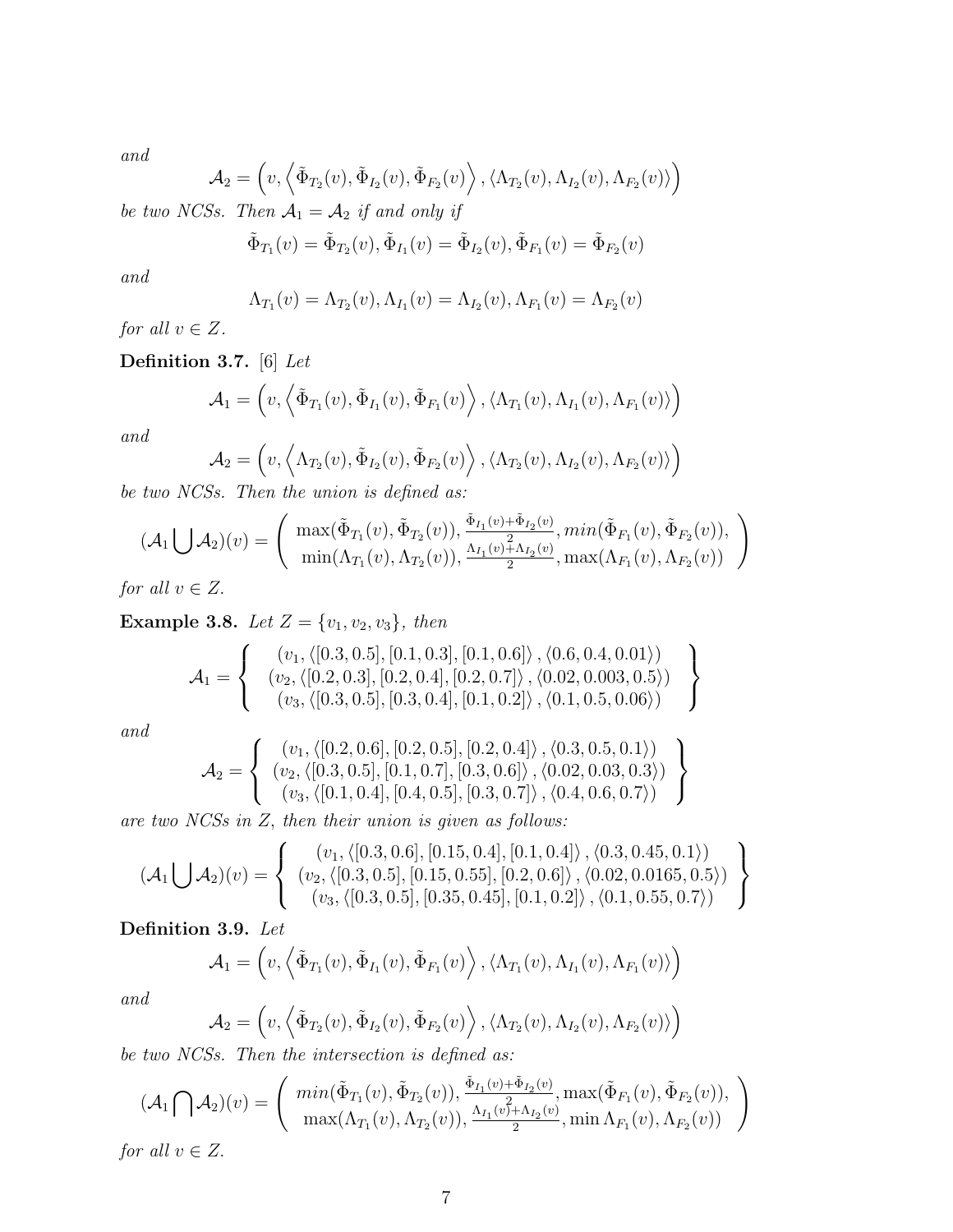**Example 3.10.** Let  $Z = \{v_1, v_2, v_3\}$ , then

$$
\mathcal{A}_1 = \left\{ \begin{array}{c} (v_1, \langle [0.3, 0.5], [0.1, 0.3], [0.1, 0.6] \rangle, \langle 0.6, 0.4, 0.01 \rangle) \\ (v_2, \langle [0.2, 0.3], [0.2, 0.4], [0.2, 0.7] \rangle, \langle 0.02, 0.003, 0.5 \rangle) \\ (v_3, \langle [0.3, 0.5], [0.3, 0.4], [0.1, 0.2] \rangle, \langle 0.1, 0.5, 0.06 \rangle) \end{array} \right.
$$

 $\mathcal{L}$  $\mathcal{L}$ 

 $\int$ 

and

$$
\mathcal{A}_2 = \left\{ \begin{array}{c} (v_1, \langle [0.2, 0.6], [0.2, 0.5], [0.2, 0.4] \rangle, \langle 0.3, 0.5, 0.1 \rangle) \\ (v_2, \langle [0.3, 0.5], [0.1, 0.7], [0.3, 0.6] \rangle, \langle 0.02, 0.03, 0.3 \rangle) \\ (v_3, \langle [0.1, 0.4], [0.4, 0.5], [0.3, 0.7] \rangle, \langle 0.4, 0.6, 0.7 \rangle) \end{array} \right\}
$$

are two NCSs in Z, then their intersection is given as follows:

$$
(\mathcal{A}_1 \bigcap \mathcal{A}_2)(v) = \left\{ \begin{array}{c} (v_1, \langle [0.2, 0.5], [0.15, 0.4], [0.2, 0.6] \rangle, \langle 0.6, 0.45, 0.01 \rangle) \\ (v_2, \langle [0.2, 0.3], [0.15, 0.55], [0.3, 0.7] \rangle, \langle 0.02, 0.0165, 0.3 \rangle) \\ (v_3, \langle [0.1, 0.4], [0.35, 0.45], [0.3, 0.7] \rangle, \langle 0.4, 0.55, 0.06 \rangle) \end{array} \right\}
$$

Definition 3.11. Let

$$
\mathcal{A} = \left(v, \left\langle \tilde{\Phi}_T(v), \tilde{\Phi}_I(v), \tilde{\Phi}_F(v) \right\rangle, \left\langle \Lambda_T(v), \Lambda_I(v), \Lambda_F(v) \right\rangle \right)
$$

be an NCS in Z. Then their complement  $A<sup>c</sup>$  is defined as

$$
\tilde{\Phi}_T^c(v) = [1, 1] - \tilde{\Phi}_T(v), \tilde{\Phi}_I^c(v) = [1, 1] - \tilde{\Phi}_I(v), \tilde{\Phi}_F^c(v) = [1, 1] - \tilde{\Phi}_F(v)
$$

and

$$
\Lambda_T^c(v) = 1 - \Lambda_T(v), \Lambda_T^c(v) = 1 - \Lambda_I(v), \Lambda_F^c(v) = 1 - \Lambda_F(v)
$$

for all  $v \in Z$ .

**Example 3.12.** Consider  $Z = \{v_1, v_2, v_3\}$ , then

$$
\mathcal{A} = \left\{ \begin{array}{c} (v_1, \langle [0.3, 0.5], [0.1, 0.3], [0.1, 0.6] \rangle, \langle 0.6, 0.4, 0.01 \rangle) \\ (v_2, \langle [0.2, 0.3], [0.2, 0.4], [0.2, 0.7] \rangle, \langle 0.02, 0.003, 0.5 \rangle) \\ (v_3, \langle [0.3, 0.5], [0.3, 0.4], [0.1, 0.2] \rangle, \langle 0.1, 0.5, 0.06 \rangle) \end{array} \right\}
$$

is an NCS in  $Z$ . Then the complement of  $A$  is given as follows:

$$
\mathcal{A}^{c} = \left\{ \begin{array}{c} (v_1, \langle [0.5, 0.7], [0.7, 0.9], [0.4, 0.9] \rangle, \langle 0.4, 0.6, 0.99 \rangle) \\ (v_2, \langle [0.7, 0.8], [0.6, 0.8], [0.3, 0.8] \rangle, \langle 0.98, 0.997, 0.5 \rangle) \\ (v_3, \langle [0.5, 0.7], [0.6, 0.7], [0.8, 0.9] \rangle, \langle 0.9, 0.5, 0.94 \rangle) \end{array} \right\}
$$

Result: For two NCSs, De-Morgan's laws also hold i.e.

(i) 
$$
(A_1 \bigcup A_2)^C = A_1^C \bigcap A_2^C;
$$
  
\n(ii)  $(A_1 \bigcap A_2)^C = A_1^C \bigcup A_2^C.$ 

**NOTE:** The set of all NCSs in Z are denoted by Q and NCN by  $\tilde{a} = \left( \left\langle \tilde{\Phi}_T, \tilde{\Phi}_I, \tilde{\Phi}_F \right\rangle, \left\langle \Lambda_T, \Lambda_I, \Lambda_F \right\rangle \right)$ for suitability.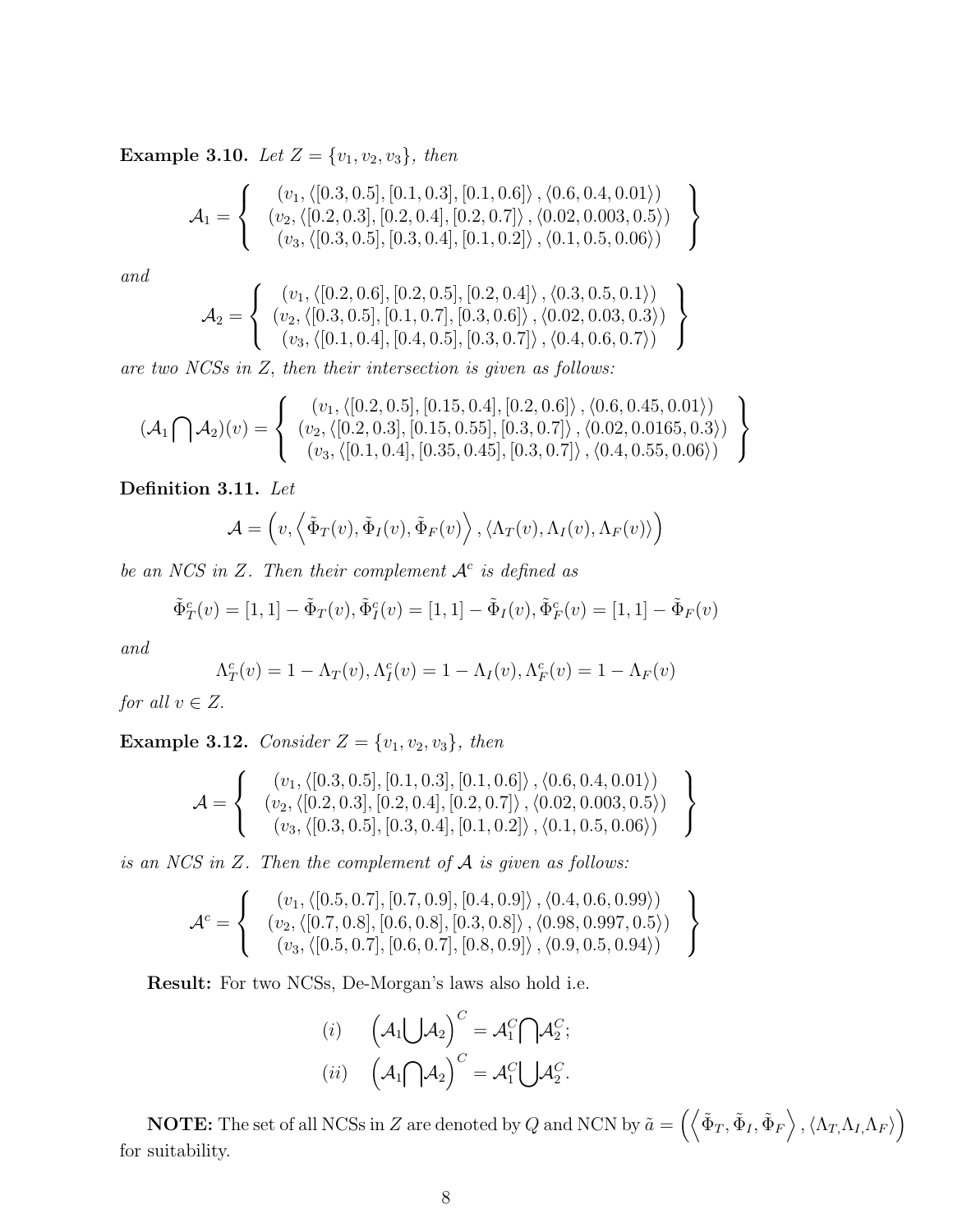Definition 3.13. Let  $\tilde{a}_1=\left(\left\langle\tilde{\Phi}_{T_1},\tilde{\Phi}_{F_1},\tilde{\Phi}_{F_1}\right\rangle,\left\langle\Lambda_{T_1},\Lambda_{I_1},\Lambda_{F_1}\right\rangle\right)$  and  $\tilde{a}_2=\left(\left\langle\tilde{\Phi}_{T_2},\tilde{\Phi}_{I_2},\tilde{\Phi}_{F_2}\right\rangle,\left\langle\Lambda_{T_2},\Lambda_{I_2},\Lambda_{F_2}\right\rangle\right)$ be two NCNs, then the following operations for NCSs are defined as below:

(i)

$$
\lambda \tilde{a}_1 = \left\{ \begin{array}{c} \left\langle [1,1] - ([1,1] - (\tilde{\Phi}_{T_1}))^{\lambda}, [1,1] - ([1,1] - (\tilde{\Phi}_{I_1}))^{\lambda}, [1,1] - ([1,1] - (\tilde{\Phi}_{F_1}))^{\lambda} \right\rangle, \\ \left\langle (\Lambda_{T_1})^{\lambda}, (\Lambda_{I_1})^{\lambda}, (\Lambda_{F_1})^{\lambda} \right\rangle \end{array} \right\},
$$

$$
(ii)
$$

(iii)

$$
\tilde{a}_1^{\lambda} = \left\{ \begin{array}{c} \left\langle (\tilde{\Phi}_{T_1})^{\lambda}, (\tilde{\Phi}_{I_1})^{\lambda}, (\tilde{\Phi}_{F_1})^{\lambda} \right\rangle, \\ \left\langle 1 - (1 - \Lambda_{T_1})^{\lambda}, 1 - (1 - \Lambda_{I_1})^{\lambda}, 1 - (1 - \Lambda_{F_1})^{\lambda} \right\rangle \end{array} \right\},
$$

$$
\tilde{a}_1 + \tilde{a}_2 = \left\{ \begin{array}{c} \left\langle \tilde{\Phi}_{T_1} + \tilde{T}_2 - \tilde{\Phi}_{T_1} \tilde{T}_2, \tilde{\Phi}_{I_1} + \tilde{\Phi}_{I_2} - \tilde{\Phi}_{I_1} \tilde{\Phi}_{I_2}, \tilde{\Phi}_{F_1} + \tilde{\Phi}_{F_2} - \tilde{\Phi}_{F_1} \tilde{\Phi}_{F_2} \right\rangle, \\ \left\langle \Lambda_{T_1} \Lambda_{T_2}, \Lambda_{I_1} \Lambda_{I_2}, \Lambda_{F_1} \Lambda_{F_2} \right\rangle \end{array} \right\},
$$

(iv)

$$
\tilde{a}_1 \cdot \tilde{a}_2 = \begin{Bmatrix} \begin{array}{c} \left\langle \tilde{\Phi}_{T_1} \tilde{\Phi}_{T_2}, \tilde{\Phi}_{I_1} \tilde{\Phi}_{I_2}, \tilde{\Phi}_{F_1} \tilde{\Phi}_{F_2}, \right\rangle, \\ \left\langle \Lambda_{T_1} + \Lambda_{T_2} - \Lambda_{T_1} \Lambda_{T_2}, \Lambda_{I_1} + \Lambda_{I_2} - \Lambda_{I_1} \Lambda_{I_2}, \Lambda_{F_1} + \Lambda_{F_2} - \Lambda_{F_1} \Lambda_{F_2} \right\rangle \end{array} \end{Bmatrix}
$$

where  $\lambda > 0$ .

Example 3.14. Let  $Z = \{v_1\}$ , then

$$
\tilde{a}_1 = \{v, \langle [0.3, 0.5], [0.1, 0.3], [0.1, 0.6] \rangle, \langle 0.6, 0.4, 0.1 \rangle\}
$$

and

$$
\tilde{a}_2 = \{v, \langle [0.2, 0.6], [0.2, 0.5], [0.2, 0.4] \rangle, \langle 0.3, 0.5, 0.1 \rangle\}
$$

are two NCNs in Z and  $\lambda = 2$  then

(i)  $\lambda \tilde{a}_1$  is given by

$$
\lambda \tilde{a}_1 = \begin{cases}\nv, \left\langle [1,1] - ([1,1] - (\tilde{\Phi}_{T_1}))^\lambda, [1,1] - ([1,1] - (\tilde{\Phi}_{T_1}))^\lambda, [1,1] - ([1,1] - (\tilde{\Phi}_{F_1}))^\lambda \right\rangle, \\
\left\langle (\Lambda_{T_1})^\lambda, (\Lambda_{T_1})^\lambda, (\Lambda_{F_1})^\lambda \right\rangle \\
2\tilde{a}_1 = \begin{cases}\nv, \langle [1,1] - ([1,1] - [0.3, 0.5])^2, [1,1] - ([1,1] - [0.1, 0.3])^2, [1,1] - ([1,1] - [0.1, 0.6])^2 \rangle, \\
\langle (0.6)^2, (0.4)^2, (0.1)^2 \rangle\n\end{cases} \\
= \begin{cases}\nv, \langle [1,1] - ([0.5, 0.7])^2, [1,1] - ([0.7, 0.9])^2, [1,1] - ([0.4, 0.9])^2 \rangle, \\
\langle 0.36, 0.16, 0.01 \rangle\n\end{cases} \\
= \begin{cases}\nv, \langle [1,1] - [0.25, 0.49], [1,1] - [0.49, 0.81], [1,1] - [0.16, 0.81] \rangle, \\
\langle 0.36, 0.16, 0.01 \rangle\n\end{cases} \\
= \begin{cases}\nv, \langle [0.51, 0.75], [0.19, 0.51], [0.19, 0.84] \rangle, \\
\langle 0.36, 0.16, 0.01 \rangle\n\end{cases} \\
= \begin{cases}\nv, \langle [0.51, 0.75], [0.19, 0.51], [0.19, 0.84] \rangle, \\
\langle 0.36, 0.16, 0.01 \rangle\n\end{cases} \\
= \begin{cases}\nv, \langle [0.51, 0.75], [0.19, 0.51], [0.19, 0.84] \rangle, \\
\langle 0.36, 0.16, 0.01 \rangle\n\end{cases}
$$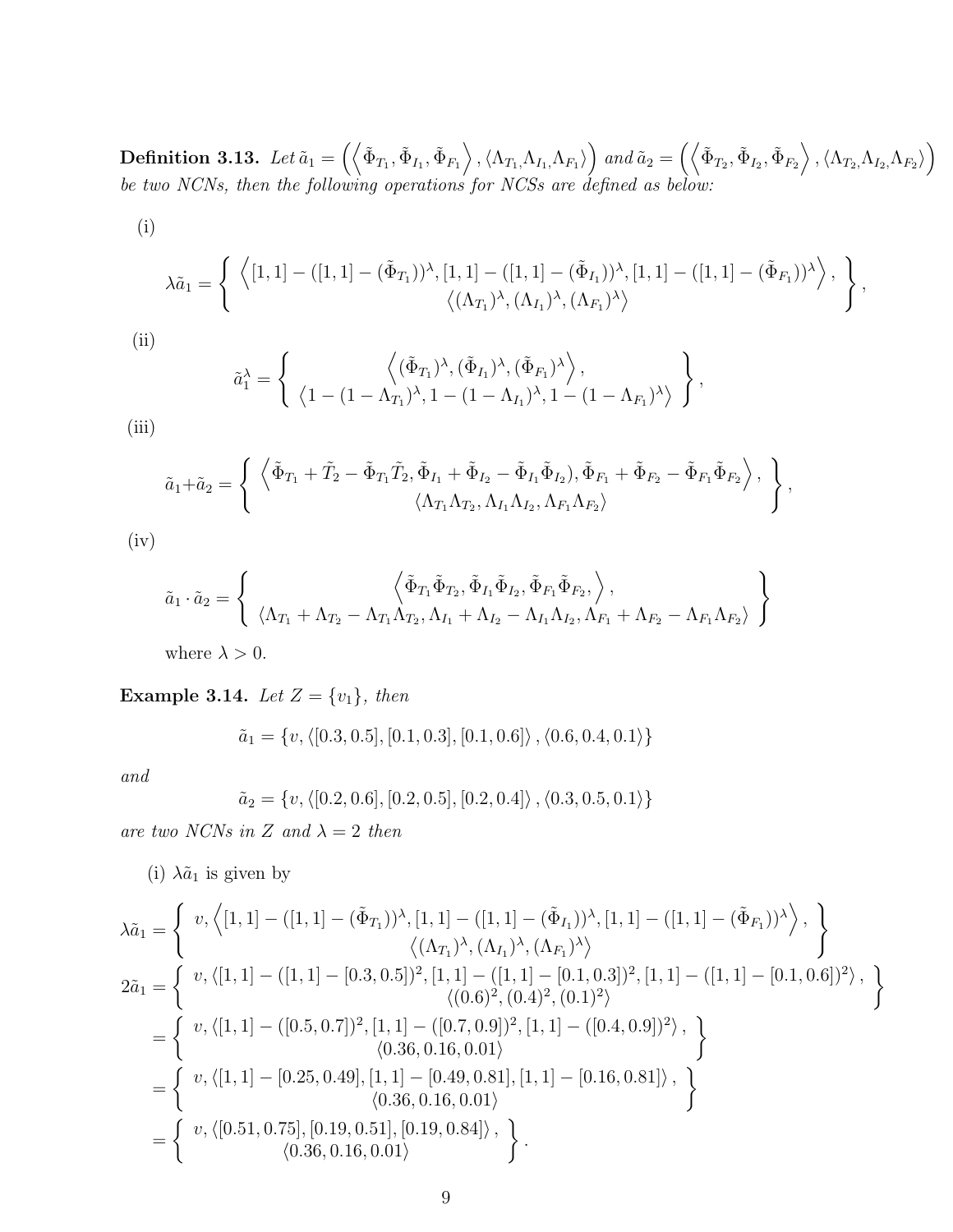(ii)  $\tilde{a}_1^{\lambda}$  is given by

$$
\tilde{a}_{1}^{\lambda} = \begin{Bmatrix}\n\langle (\tilde{\Phi}_{T_{1}})^{\lambda}, (\tilde{\Phi}_{I_{1}})^{\lambda}, (\tilde{\Phi}_{F_{1}})^{\lambda} \rangle, \\
\langle 1 - (1 - \Lambda_{T_{1}})^{\lambda}, 1 - (1 - (\Lambda_{I_{1}})^{\lambda}, 1 - (1 - \Lambda_{F_{1}})^{\lambda} \rangle \end{Bmatrix}
$$
\n
$$
\tilde{a}_{1}^{2} = \begin{Bmatrix}\n\langle [0.3, 0.5]^{2}, [0.1, 0.3]^{2}, [0.1, 0.6]^{2} \rangle, \\
\langle 1 - (1 - 0.6)^{2}, 1 - (1 - 0.4)^{2}, 1 - (1 - 0.1)^{2} \rangle \end{Bmatrix}
$$
\n
$$
= \begin{Bmatrix}\n\langle [0.09, 0.25], [0.01, 0.09], [0.01, 0.36] \rangle, \\
\langle 1 - (0.4)^{2}, 1 - (0.6)^{2}, 1 - (0.9)^{2} \rangle\n\end{Bmatrix}
$$
\n
$$
= \begin{Bmatrix}\n\langle [0.09, 0.25], [0.01, 0.09], [0.01, 0.36] \rangle, \\
\langle 0.84, 0.64, 0.19 \rangle\n\end{Bmatrix}.
$$

(iii)  $\tilde{a}_1 + \tilde{a}_2$  is given by

$$
\tilde{a}_1 + \tilde{a}_2 = \begin{cases}\n\left\langle \tilde{\Phi}_{T_1} + \tilde{\Phi}_{T_2} - \tilde{\Phi}_{T_1} \tilde{\Phi}_{T_2}, \tilde{\Phi}_{I_1} + \tilde{\Phi}_{I_2} - \tilde{\Phi}_{I_1} \tilde{\Phi}_{I_2}, \tilde{\Phi}_{F_1} + \tilde{\Phi}_{F_2} - \tilde{\Phi}_{F_1} \tilde{\Phi}_{F_2} \right\rangle, \\
\left\langle \Lambda_{T_1} \Lambda_{T_2}, \Lambda_{I_1} \Lambda_{I_2}, \Lambda_{F_1} \Lambda_{F_2} \right\rangle \\
= (v_1, \langle [0.44, 0.8], [0.28, 0.65], [0.28, 0.76] \rangle, \langle 0.18, 0.20, 0.001 \rangle).\n\end{cases}
$$

(iv)  $\tilde{a}_1 \cdot \tilde{a}_2$  is given by

$$
\tilde{a}_{1} \cdot \tilde{a}_{2} = \begin{Bmatrix} \left\langle \tilde{\Phi}_{T_{1}} \tilde{\Phi}_{T_{2}}, \tilde{\Phi}_{I_{1}} \tilde{I}_{2}, \tilde{\Phi}_{F_{1}} \tilde{\Phi}_{F_{2}}, \right\rangle, \\ \left\langle \Lambda_{T_{1}} + \Lambda_{T_{2}} - \Lambda_{T_{1}} \Lambda_{T_{2}}, \Lambda_{I_{1}} + \Lambda_{I_{2}} - \Lambda_{I_{1}} \Lambda_{I_{2}}, \Lambda_{F_{1}} + \Lambda_{F_{2}} - \Lambda_{F_{1}} \Lambda_{F_{2}} \right\rangle \end{Bmatrix}
$$
\n
$$
= (v_{1}, \left\langle [0.06, 0.30], [0.02, 0.15], [0.02, 0.24] \right\rangle, \left\langle 0.72, 0.7, 0.2 \right\rangle).
$$

**Definition 3.15.** Let  $\tilde{a}_1 = \left( \left\langle \tilde{\Phi}_{T_1}, \tilde{\Phi}_{I_1}, \tilde{\Phi}_{F_1} \right\rangle, \left\langle \Lambda_{T_1}, \Lambda_{I_1}, \Lambda_{F_1} \right\rangle \right)$  be NCNs. Then, the score, accuracy and certainty functions of an NCN are defined as follows:

(a) 
$$
\tilde{s}(\tilde{a}_1) = \left\{ \left\langle \frac{\tilde{\Phi}_{T_1} + [1,1] - \tilde{\Phi}_{T_1} + [1,1] - \tilde{\Phi}_{F_1}}{3} \right\rangle, \left\langle \frac{\Lambda_{T_1} + 1 - \Lambda_{T_1} + 1 - \Lambda_{F_1}}{3} \right\rangle \right\},
$$
  
\n(b)  $\tilde{a}(\tilde{a}_1) = \left\{ \left\langle \tilde{\Phi}_{T_1} - \tilde{\Phi}_{F_1} \right\rangle, \left\langle \Lambda_{T_1} - \Lambda_{F_1} \right\rangle \right\},$   
\n(c)  $\tilde{c}(\tilde{a}_1) = \left\{ \left\langle \tilde{\Phi}_{T_1} \right\rangle, \left\langle \Lambda_{T_1} \right\rangle \right\}.$ 

**Example 3.16.** Consider  $Z = \{v_1\}$ , and

$$
\tilde{a}_1 = \{Z, \langle [0.3, 0.5], [0.2, 0.3], [0.3, 0.5] \rangle, \langle 0.5, 0.4, 0.6 \rangle \},
$$

then

(a)  $s(\tilde{a}_1)$  is given by

$$
\tilde{s}(\tilde{a}_1) = \left\{ \left\langle \frac{\tilde{\Phi}_{T_1} + [1, 1] - \tilde{\Phi}_{I_1} + [1, 1] - \tilde{\Phi}_{F_1}}{3} \right\rangle, \left\langle \frac{\Lambda_{T_1} + 1 - \Lambda_{I_1} + 1 - \Lambda_{F_1}}{3} \right\rangle \right\}
$$
  
= 
$$
\left\{ \left\langle \frac{[0.3, 0.5] + [1, 1] - [0.2, 0.3] + [1, 1] - [0.3, 0.6]}{3} \right\rangle, \left\langle \frac{0.6 + 1 - 0.4 + 1 - 0.5}{3} \right\rangle \right\}
$$
  
= 
$$
\left\{ \left\langle [0.46, 0.66] \right\rangle, \left\langle 0.83 \right\rangle \right\}.
$$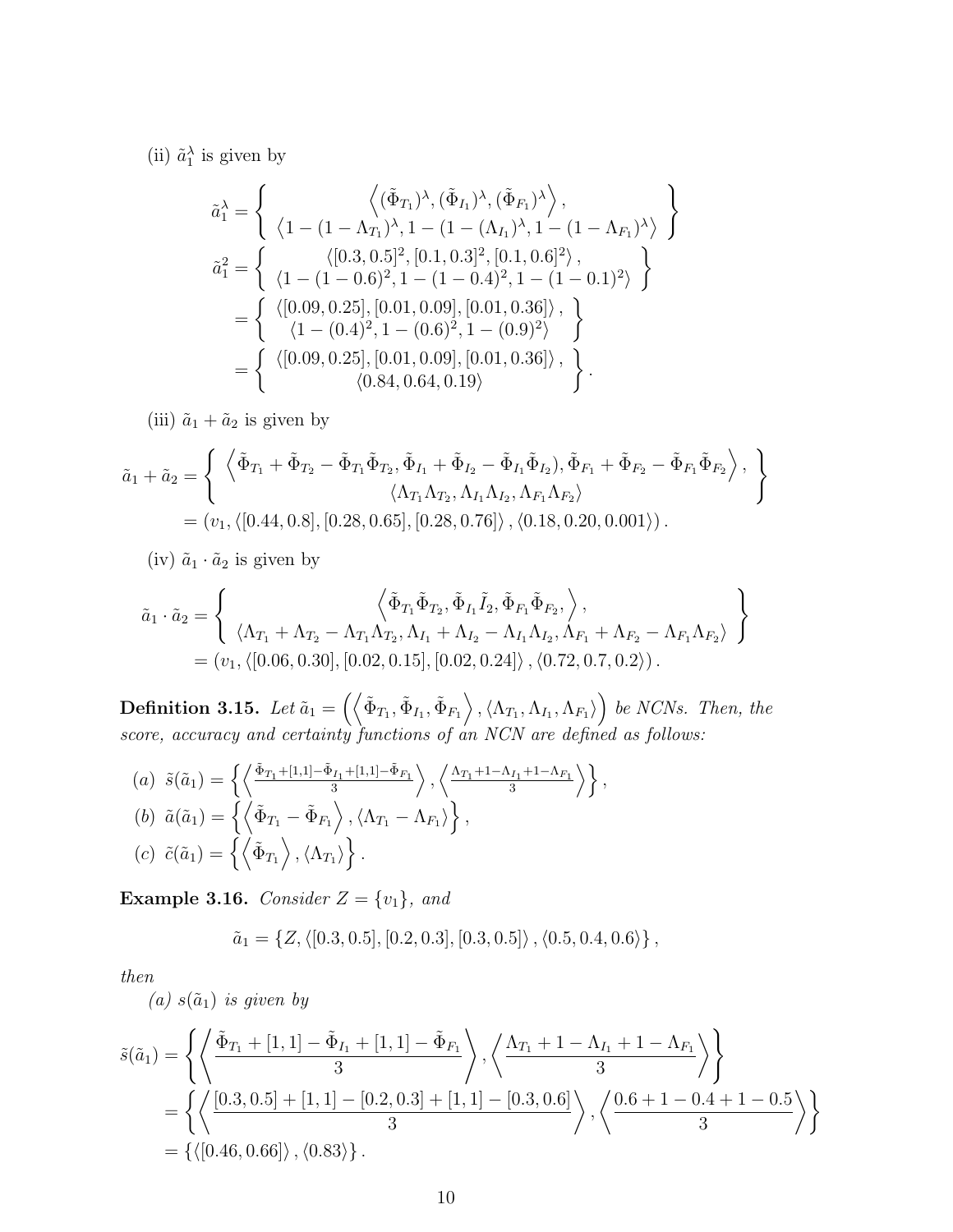(b)  $\tilde{a}(\tilde{a}_1)$  is given by

$$
\tilde{a}(a_1) = \left\{ \left\langle \tilde{\Phi}_{T_1} - \tilde{\Phi}_{F_1} \right\rangle, \left\langle \Lambda_{T_1} - \Lambda_{F_1} \right\rangle \right\} \n= \left\{ \left\langle [0.3, 0.6] - [0.3, 0.5] \right\rangle, \left\langle 0.5 - 0.6 \right\rangle \right\} = \left\{ [0.0, 0.1], 0.1 \right\}.
$$

(c)  $\tilde{c}(\tilde{a}_1)$  is given by

$$
\tilde{c}(\tilde{a}_1) = \left\{ \left\langle \tilde{\Phi}_{T_1} \right\rangle, \left\langle \Lambda_{T_1} \right\rangle \right\} = \left\{ [0.3, 0.5], 0.5 \right\}.
$$

We state the following Theorem without its proof.

 $\textbf{Theorem 3.17.} \ \textit{Let} \ \mathcal{A}_1=\left\{\left<\tilde{\Phi}_{T_1},\tilde{\Phi}_{F_1},\tilde{\Phi}_{F_1}\right>,\left<\Lambda_{T_1},\Lambda_{I_1},\Lambda_{F_1}\right>\right\} \textit{and} \ \mathcal{A}_2=\left\{\left<\tilde{\Phi}_{T_2},\tilde{\Phi}_{I_2},\tilde{\Phi}_{F_2}\right>,\left<\Lambda_{T_2},\Lambda_{I_2},\Lambda_{F_2}\right>\right\}$ be two single valued NCNs. If  $A_1 \subseteq A_2$ , then  $\tilde{s}(A_1) \leq \tilde{s}(A_2)$ .

Definition 3.18. Let  $\tilde{a}_1 = \left( \left\langle \tilde{\Phi}_{T_1}, \tilde{\Phi}_{F_1}, \tilde{\Phi}_{F_1} \right\rangle, \left\langle \Lambda_{T_1}, \Lambda_{I_1}, \Lambda_{F_1} \right\rangle \right)$  and  $\tilde{a}_2 = \left( \left\langle \tilde{\Phi}_{T_2}, \tilde{\Phi}_{I_2}, \tilde{\Phi}_{F_2} \right\rangle, \left\langle \Lambda_{T_2}, \Lambda_{I_2}, \Lambda_{F_2} \right\rangle \right)$ be two NCNs. Then comparison method for NCNs can be defined as follows:

- (i) if  $\tilde{s}(\tilde{a}_1) > \tilde{s}(\tilde{a}_2)$ , then  $\tilde{a}_1$  is greater than  $\tilde{a}_2$ , and is denoted by  $\tilde{a}_1 > \tilde{a}_2$ ,
- (ii) if  $\tilde{s}(\tilde{a}_1) = \tilde{s}(\tilde{a}_2)$ , and  $\tilde{a}(\tilde{a}_1) > \tilde{a}(\tilde{a}_2)$  then  $\tilde{a}_1$  is greater than  $\tilde{a}_2$ , and is denoted by  $\tilde{a}_1 < \tilde{a}_2$ ,
- (iii) if  $\tilde{s}(\tilde{a}_1) = \tilde{s}(\tilde{a}_2)$ ,  $\tilde{a}(\tilde{a}_1) = \tilde{a}(\tilde{a}_2)$  and  $\tilde{c}(\tilde{a}_1) > \tilde{c}(\tilde{a}_2)$  then  $\tilde{a}_1$  is greater than  $\tilde{a}_2$ , and is denoted by  $\tilde{a}_1 > \tilde{a}_2$ ,
- (iv) if  $\tilde{s}(\tilde{a}_1) = \tilde{s}(\tilde{a}_2), \tilde{a}(\tilde{a}_1) = \tilde{a}(\tilde{a}_2)$  and  $\tilde{c}(\tilde{a}_1) = \tilde{c}(\tilde{a}_2)$  then  $\tilde{a}_1$  is equal to  $\tilde{a}_2$ , that is  $\tilde{a}_1$  is indifferent to  $\tilde{a}_2$ , and is denoted by  $\tilde{a}_1 = \tilde{a}_2$ .

Example 3.19. Consider two NCNs

$$
\tilde{a}_1 = \{v, \langle [0.5, 0.7], [0.4, 0.5], [0.2, 0.4] \rangle, \langle 0.3, 0.2, 0.8 \rangle \} \text{ and}
$$

$$
\tilde{a}_2 = \{v, \langle [0.3, 0.5], [0.2, 0.3], [0.3, 0.5] \rangle, \langle 0.5, 0.4, 0.6 \rangle \}
$$

such that  $\tilde{a}_1 > \tilde{a}_2$ , then,

(i) We want to show that  $\tilde{s}(\tilde{a}_1) > \tilde{s}(\tilde{a}_2)$ . Since

$$
\tilde{s}(\tilde{a}_1) = \left\langle \frac{(\tilde{\Phi}_{T_1} + [1, 1] - \tilde{\Phi}_{I_1} + [1, 1] - \tilde{\Phi}_{F_1})}{3} \right\rangle, \left\langle \frac{(\Lambda_{T_1} + 1 - \Lambda_{I_1} + 1 - \Lambda_{F_1})}{3} \right\rangle
$$
  
= {v, \langle [0.93, 0.96] \rangle, \langle 0.76 \rangle}

and

$$
\tilde{s}(\tilde{a}_2) = \left\langle \frac{(\tilde{\Phi}_{T_2} + [1, 1] - \tilde{\Phi}_{I_2} + [1, 1] - \tilde{\Phi}_{F_2})}{3} \right\rangle, \left\langle \frac{(\Lambda_{T_2} + 1 - \Lambda_{I_2} + 1 - \Lambda_{F_2})}{3} \right\rangle
$$
  
= {v, \langle [0.90, 0.93] \rangle, \langle 0.83 \rangle},

which clearly shows that  $\tilde{s}(\tilde{a}_1) > \tilde{s}(\tilde{a}_2)$ . Similarly we can show (ii),(iii) and (iv) hold.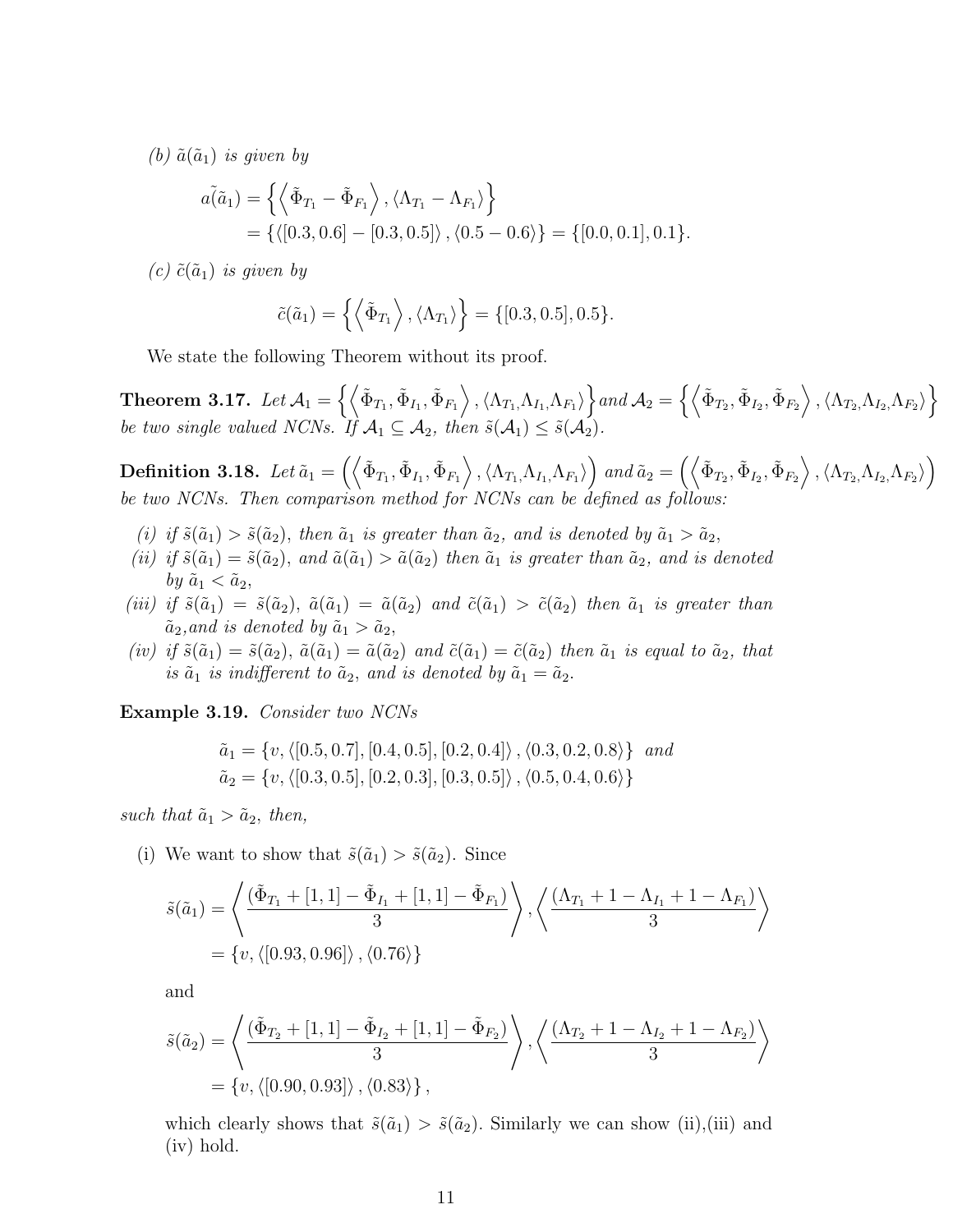Based on the study given in [17, 22] we define some weighted aggregation operators related to NCSs as follows:

**Theorem 3.20.** Let  $\tilde{a}_j = \left( \left\langle \tilde{\Phi}_{T_j}, \tilde{\Phi}_{I_j}, \tilde{\Phi}_{F_j} \right\rangle, \left\langle \Lambda_{T_j}, \Lambda_{I_j}, \Lambda_{F_j} \right\rangle \right)$   $(j = 1, 2, ..., n)$  be a family of NCNs. A mapping  $\mathcal{A}_w: Q_n \to Q$  is called neutrosophic cubic weighted average operator if it satisfies

$$
\mathcal{A}_{w}(\tilde{a}_{1}, \tilde{a}_{2}, ..., \tilde{a}_{n}) = \sum_{j=1}^{n} w_{j} \tilde{a}_{j}
$$
\n
$$
= \left( \left\langle [1, 1] - \prod_{j=1}^{n} ([1, 1] - \tilde{\Phi}_{T_{j}})^{w_{j}}, [1, 1] - \prod_{j=1}^{n} ([1, 1] - \tilde{\Phi}_{I_{j}})^{w_{j}}, [1, 1] - \prod_{j=1}^{n} ([1, 1] - \tilde{\Phi}_{F_{j}})^{w_{j}} \right\rangle,
$$
\n
$$
\left\langle \prod_{j=1}^{n} (\Lambda_{T_{j}})^{w_{j}}, \prod_{j=1}^{n} (\Lambda_{I_{j}})^{w_{j}}, \prod_{j=1}^{n} (\Lambda_{F_{j}})^{w_{j}} \right\rangle \right)
$$

where  $w_j$  is weight of  $\tilde{a}_j$   $(j = 1, 2, ..., n), w_j \in [0, 1]$  and  $\sum_{j=1}^{n}$  $j=1$  $w_j = 1$ .

**Proof:** Let  $\tilde{a}_j = \left( \left\langle \tilde{\Phi}_{T_j}, \tilde{\Phi}_{T_j}, \tilde{\Phi}_{F_j} \right\rangle, \left\langle \Lambda_{T_j}, \Lambda_{I_j}, \Lambda_{F_j} \right\rangle \right)$   $(j = 1, 2, ..., n)$ , and let  $\mathcal{A}_w: Q_n \to Q$  be a map,  $w_j \in [0,1]$ . Let  $w_1 = 1$ , we can prove this result by induction method. First let for  $n = 1$ , we have

$$
\mathcal{A}_{w}(\tilde{a}_{1}) = \sum_{j=1}^{1} w_{j}\tilde{a}_{j} = w_{1}\tilde{a}_{1} = \tilde{a}_{1} \sum_{j=1}^{1} w_{j} = \tilde{a}_{1}(1) \quad \therefore \sum_{j=1}^{n} w_{j} = 1 = \tilde{a}_{1}
$$
\n
$$
= \left( \left\langle [1,1] - \prod_{j=1}^{1} ([1,1] - \tilde{\Phi}_{T_{j}})^{w_{j}}, [1,1] - \prod_{j=1}^{1} ([1,1] - \tilde{\Phi}_{I_{j}})^{w_{j}}, [1,1] - \prod_{j=1}^{1} ([1,1] - \tilde{\Phi}_{F_{j}})^{w_{j}} \right\rangle,
$$
\n
$$
\left\langle \prod_{j=1}^{1} (\Lambda_{T_{1}})^{w_{j}}, \prod_{j=1}^{1} (\Lambda_{I_{1}})^{w_{j}}, \prod_{j=1}^{1} (\Lambda_{F_{1}})^{w_{j}} \right\rangle \right)
$$
\n
$$
= \left( \left\langle [1,1] - ([1,1] - \tilde{\Phi}_{T_{1}})^{w_{1}}, [1,1] - ([1,1] - \tilde{\Phi}_{I_{1}})^{w_{1}}, [1,1] - ([1,1] - \tilde{\Phi}_{F_{1}})^{w_{1}} \right\rangle,
$$
\n
$$
\left\langle (\Lambda_{T_{1}})^{w_{1}}, (\Lambda_{T_{1}})^{w_{1}}, (\Lambda_{F_{1}})^{w_{1}} \right\rangle)
$$
\n
$$
= \left( \left\langle [1,1] - ([1,1] - \tilde{\Phi}_{T_{1}}), [1,1] - ([1,1] - \tilde{\Phi}_{I_{1}}), [1,1] - ([1,1] - \tilde{\Phi}_{F_{1}}) \right\rangle, \left\langle (\Lambda_{T_{1}}), (\Lambda_{F_{1}}), (\Lambda_{F_{1}})) \right\rangle \right)
$$
\n
$$
= \left( \left\langle \tilde{\Phi}_{T_{1}}, \tilde{\Phi}_{T_{1}}, \tilde{\Phi}_{F_{1}} \right\rangle, \left\langle \Lambda_{T_{1}}, \Lambda_{T_{1}}, \Lambda_{F_{1}} \right\rangle \right) = \tilde{a}_{1}.
$$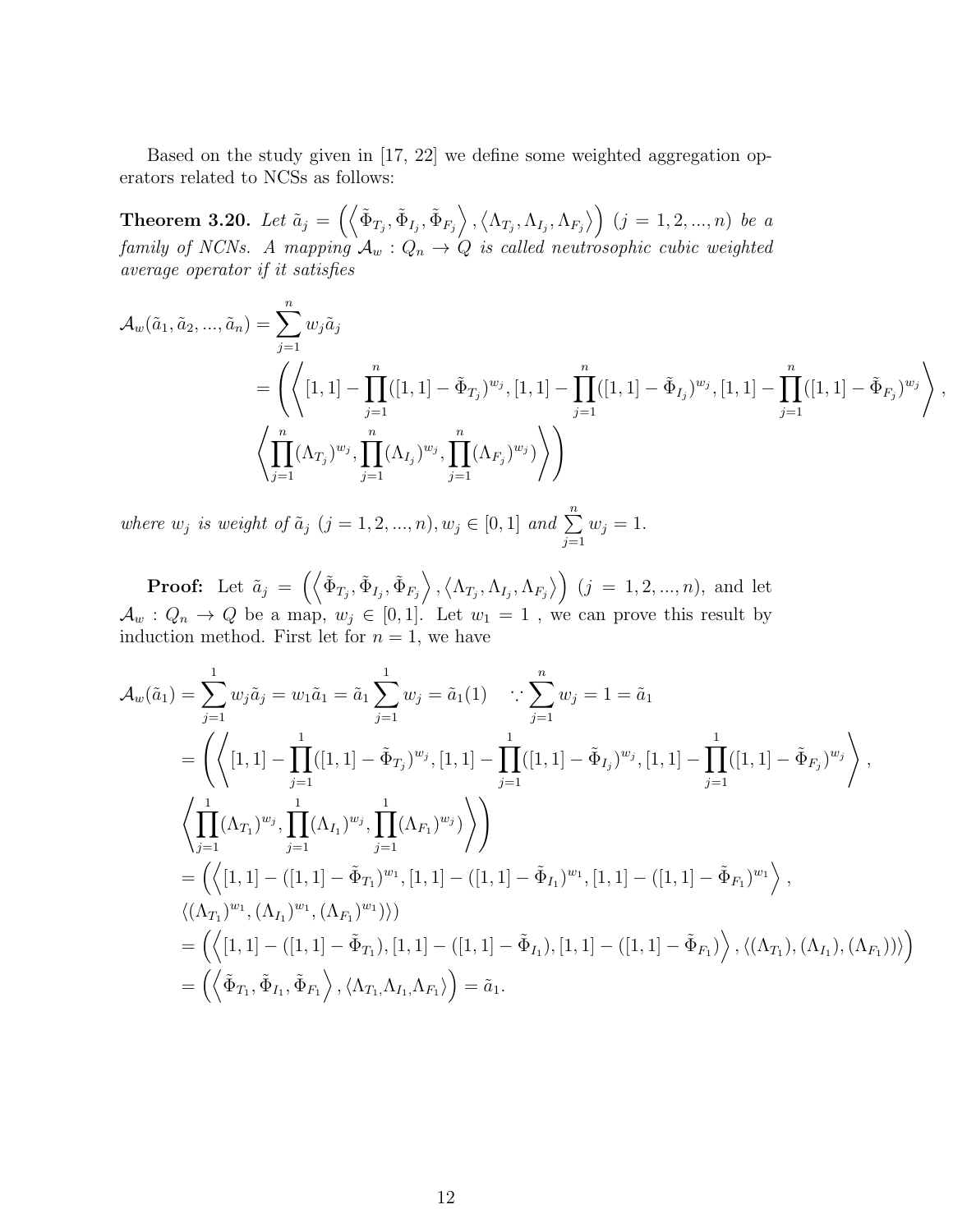Suppose that this is true for  $n = k$ , that is

$$
\mathcal{A}_{w}(\tilde{a}_{1}, \tilde{a}_{2}, ..., \tilde{a}_{k}) = \sum_{j=1}^{k} w_{j} \tilde{a}_{j} = w_{k} \tilde{a}_{k} = \tilde{a}_{k}
$$
\n
$$
= \left( \left\langle [1, 1] - \prod_{j=1}^{k} ([1, 1] - \tilde{\Phi}_{T_{j}})^{w_{j}}, [1, 1] - \prod_{j=1}^{k} ([1, 1] - \tilde{\Phi}_{I_{j}})^{w_{j}}, [1, 1] - \prod_{j=1}^{k} ([1, 1] - \tilde{\Phi}_{F_{j}})^{w_{j}} \right\rangle,
$$
\n
$$
\left\langle \prod_{j=1}^{k} (\Lambda_{T_{j}})^{w_{j}}, \prod_{j=1}^{k} (\Lambda_{I_{j}})^{w_{j}}, \prod_{j=1}^{k} (\Lambda_{F_{j}})^{w_{j}} \right\rangle \right).
$$

In order to prove for  $n = k + 1$ , i.e.,

$$
\mathcal{A}_{w}(\tilde{a}_{1}, \tilde{a}_{2}, ..., \tilde{a}_{k}, \tilde{a}_{k+1}) = \sum_{j=1}^{k+1} w_{j} \tilde{a}_{j} = \sum_{j=1}^{k} w_{j} \tilde{a}_{j} + w_{1} \tilde{a}_{1} = \tilde{a}_{k+1}
$$
\n
$$
= \left( \left\langle [1, 1] - \prod_{j=1}^{k+1} ([1, 1] - \tilde{\Phi}_{T_{j}})^{w_{j}}, [1, 1] - \prod_{j=1}^{k+1} ([1, 1] - \tilde{\Phi}_{I_{j}})^{w_{j}}, [1, 1] - \prod_{j=1}^{k+1} ([1, 1] - \tilde{\Phi}_{F_{j}})^{v_{j}}
$$
\n
$$
\left\langle \prod_{j=1}^{k+1} (\Lambda_{T_{j}})^{w_{j}}, \prod_{j=1}^{k+1} (\Lambda_{T_{j}})^{w_{j}}, \prod_{j=1}^{k+1} (\Lambda_{F_{j}})^{w_{j}} \right\rangle \right)
$$
\n
$$
= \left( \left\langle [1, 1] - \prod_{j=1}^{k} ([1, 1] - \tilde{\Phi}_{T_{j}})^{w_{j}} ([1, 1] - \tilde{\Phi}_{T_{1}}), [1, 1] - \prod_{j=1}^{k} ([1, 1] - \tilde{\Phi}_{I_{j}})^{w_{j}} ([1, 1] - \tilde{\Phi}_{I_{1}}) \right\rangle \right)
$$
\n
$$
[1, 1] - \prod_{j=1}^{k} ([1, 1] - \tilde{\Phi}_{F_{j}})^{w_{j}} ([1, 1] - \tilde{\Phi}_{F_{1}}) \right\rangle,
$$
\n
$$
\left\langle \prod_{j=1}^{k} (\Lambda_{T_{j}})^{w_{j}} (\Lambda_{T_{1}}), \prod_{j=1}^{k} (\Lambda_{T_{j}})^{w_{j}} (\Lambda_{T_{1}}), \prod_{j=1}^{k} (\Lambda_{F_{j}})^{w_{j}} ((\Lambda_{F_{1}})) \right\rangle \right)
$$
\n
$$
= \tilde{a}_{k+1}.
$$

This completes the proof.  $\square$ 

**Theorem 3.21.** Let  $\tilde{a}_j = \left( \left\langle \tilde{\Phi}_{T_j}, \tilde{\Phi}_{I_j}, \tilde{\Phi}_{F_j} \right\rangle, \left\langle \Lambda_{T_j}, \Lambda_{I_j}, \Lambda_{F_j} \right\rangle \right)$   $(j = 1, 2, ..., n)$  be a family of NCNs. Then

- (i) If  $\tilde{a}_j = \tilde{a}$  for all  $j = 1, 2, ..., n$  then,  $\mathcal{A}_w(\tilde{a}_1, \tilde{a}_2, ..., \tilde{a}_n) = \tilde{a}$ ,
- (ii)  $\min_{j=1,2,...,n} {\{\tilde{a}_j\}} \leq \mathcal{A}_{w}(\tilde{a}_1, \tilde{a}_2, ..., \tilde{a}_n) \leq \max_{j=1,2,...,n} {\{\tilde{a}_j\}},$
- (iii) If  $\tilde{a}_j \leq \tilde{a}_j^*$  for all  $j = 1, 2, ..., n$  then,  $\mathcal{A}_w(\tilde{a}_1, \tilde{a}_2, ..., \tilde{a}_n) \leq \mathcal{A}_w(\tilde{a}_1^*, \tilde{a}_2^*, ..., \tilde{a}_n^*).$

**Proof:** Let  $\tilde{a}_j = \left( \left\langle \tilde{\Phi}_{T_j}, \tilde{\Phi}_{I_j}, \tilde{\Phi}_{F_j} \right\rangle, \left\langle \Lambda_{T_j}, \Lambda_{I_j}, \Lambda_{F_j} \right\rangle \right)$   $(j = 1, 2, ..., n)$  be a family of NCNs, and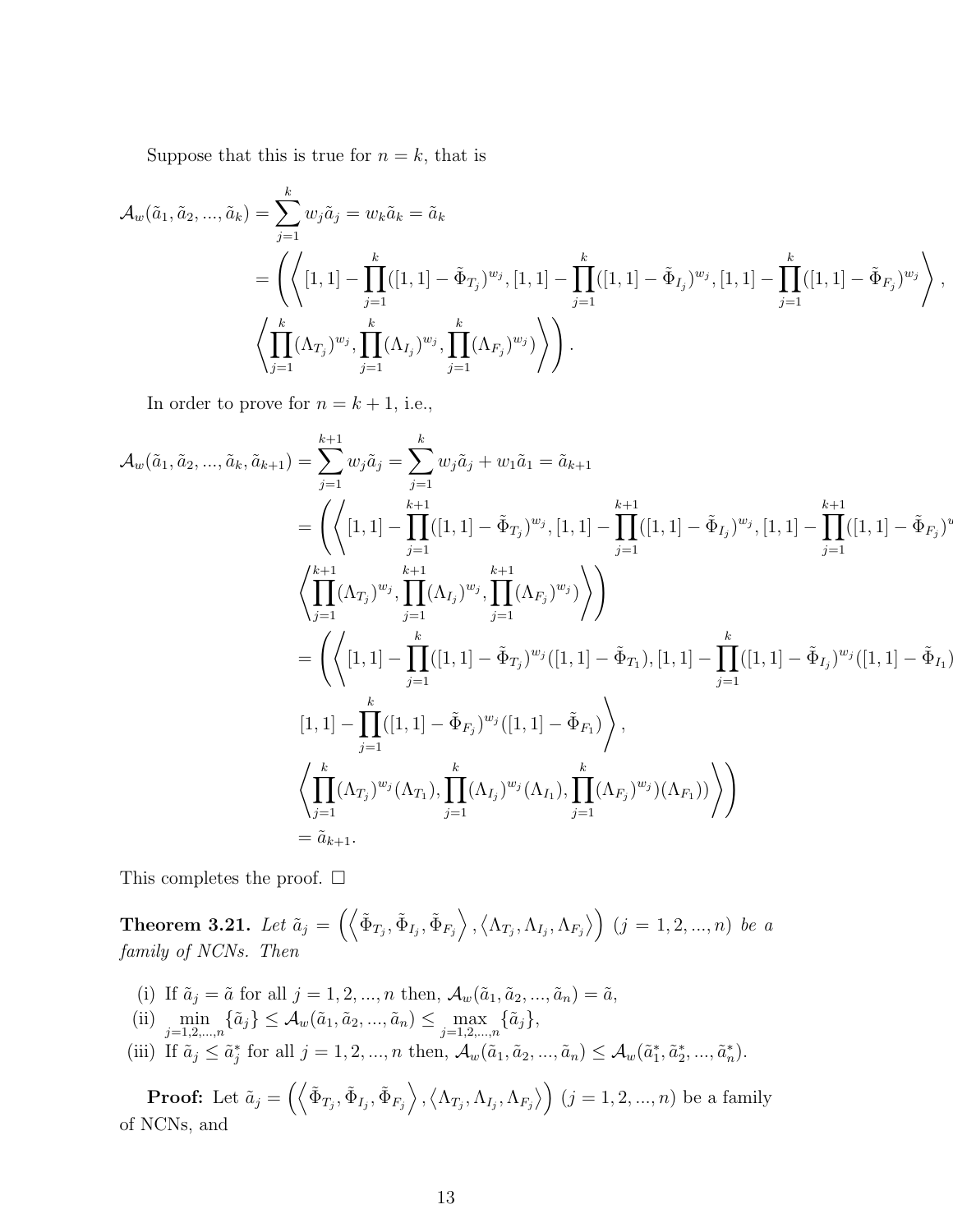(i) Let  $\tilde{a}_j = \tilde{a}$  for all  $j = 1, 2, ..., n$  such that  $\tilde{a}_1 = \tilde{a}$ ,  $\tilde{a}_2 = \tilde{a}$ ,  $\tilde{a}_3 = \tilde{a} \dots \tilde{a}_n = \tilde{a}$ . This implies that  $\tilde{a} = (\tilde{a}_1, \tilde{a}_2, ..., \tilde{a}_n) = (\tilde{a}, \tilde{a}, \tilde{a}, ..., \tilde{a})$ . Now,

$$
\mathcal{A}_{w}(\tilde{a}_{1}, \tilde{a}_{2}, ..., \tilde{a}_{n}) = \sum_{j=1}^{n} w_{j} \tilde{a}_{j} = w_{1} \tilde{a}_{1} + w_{2} \tilde{a}_{2} + w_{3} \tilde{a}_{3} + ... + w_{n} \tilde{a}_{n}
$$
  
\n
$$
= w_{1} \tilde{a} + w_{2} \tilde{a} + w_{3} \tilde{a} + ... + w_{n} \tilde{a} : \tilde{a}_{1} = \tilde{a}, \tilde{a}_{2} = \tilde{a}, \tilde{a}_{3} = \tilde{a} ... \tilde{a}_{n} = \tilde{a}
$$
  
\n
$$
\tilde{a}(w_{1} + w_{2} + w_{3} + ... + w_{n}) = \tilde{a} \sum_{j=1}^{n} w_{j}
$$
  
\n
$$
= \tilde{a}(1) \quad (\sum_{j=1}^{n} w_{j} = 1 = \tilde{a})
$$

Similarly we can prove (ii) and (iii) hold.  $\square$ 

**Definition 3.22.** Let  $\tilde{a}_j = \left( \left\langle \tilde{\Phi}_{T_j}, \tilde{\Phi}_{I_j}, \tilde{\Phi}_{F_j} \right\rangle, \left\langle \Lambda_{T_j}, \Lambda_{I_j}, \Lambda_{F_j} \right\rangle \right)$   $(j = 1, 2, ..., n)$  be a family of NCNs. A mapping  $\mathcal{G}_w: Q_n \to \hat{Q}$  is called neutrosophic cubic weighted geometric operator if it satisfies

$$
\mathcal{G}_{w}(\tilde{a}_{1}, \tilde{a}_{2}, ..., \tilde{a}_{n}) = \prod_{j=1}^{n} \tilde{a}_{j}^{w_{j}} = \left( \left\langle \prod_{j=1}^{n} (\tilde{\Phi}_{T_{j}})^{w_{j}}, \prod_{j=1}^{n} (\tilde{\Phi}_{I_{j}})^{w_{j}}, \prod_{j=1}^{n} (\tilde{\Phi}_{F_{j}})^{w_{j}} \right\rangle, \\ \left\langle [1, 1] - \prod_{j=1}^{n} ([1, 1] - \Lambda_{T_{j}})^{w_{j}}, [1, 1] - \prod_{j=1}^{n} ([1, 1] - \Lambda_{I_{j}})^{w_{j}}, [1, 1] - [1, 1] - \prod_{j=1}^{n} (\Lambda_{F_{j}})^{w_{j}} \right\rangle \right)
$$

where  $w_j$  is weight of  $\tilde{a}_j$   $(j = 1, 2, ..., n), w_j \in [0, 1]$  and  $\sum_{j=1}^{n}$  $j=1$  $w_j = 1$ .

**Example 3.23.** Consider a problem in which we have four alternatives  $A_i(i =$ 1, 2, 3, 4) are available and four attributes are  $C_j$  (j = 1, 2, 3, 4). Also, the weight vector of the attributes  $C_j$  ( $j = 1, 2, 3, 4$ ) is  $w = \left(\frac{1}{2}\right)$ 1 4 1 8 1  $(\frac{1}{8})^T$  then, find the geometric weight by using neutrosophic cubic weighted geometric operator.

|                                                                                                                                                                                                           | $\mathcal{A}_1$ $(\langle [0.2, 0.5], [0.3.0.7], [0.1, 0.2] \rangle, \langle 0.5, 0.7, 0.2 \rangle)$ $(\langle [0.2, 0.4], [0.4, 0.5], [0.2, 0.5] \rangle, \langle 0.4, 0.4, 0.5 \rangle)$                |
|-----------------------------------------------------------------------------------------------------------------------------------------------------------------------------------------------------------|-----------------------------------------------------------------------------------------------------------------------------------------------------------------------------------------------------------|
| $\mathcal{A}_2$ $(\langle [0.3, 0.9], [0.2, 0.7], [0.3, 0.5] \rangle, \langle 0.9, 0.7, 0.5 \rangle)$                                                                                                     | $  (\langle [0.3, 0.7], [0.6, 0.8], [0.2, 0.4] \rangle, \langle 0.7, 0.6, 0.8 \rangle)  $                                                                                                                 |
|                                                                                                                                                                                                           | $\mathcal{A}_3$   ( $\langle [0.1, 0.3], [0.4, 0.8], [0.2, 0.6] \rangle$ , $\langle 0.3, 0.4, 0.2 \rangle$ )   ( $\langle [0.1, 0.2], [0.2, 0.3], [0.2, 0.5] \rangle$ , $\langle 0.2, 0.2, 0.2 \rangle$ ) |
| $\mathcal{A}_4$   ( $\langle [0.5, 0.9], [0.1, 0.8], [0.2, 0.6] \rangle$ , $\langle 0.9, 0.7, 0.2 \rangle$ )   ( $\langle [0.3, 0.5], [0.5, 0.7], [0.1, 0.2] \rangle$ , $\langle 0.3, 0.5, 0.2 \rangle$ ) |                                                                                                                                                                                                           |

| $\mathcal{C}_2$                                                                                  |                                                                                                                                                                                             |
|--------------------------------------------------------------------------------------------------|---------------------------------------------------------------------------------------------------------------------------------------------------------------------------------------------|
|                                                                                                  | $\mathcal{A}_1$ $(\langle [0.2, 0.7], [0.4, 0.9], [0.5, 0.7] \rangle, \langle 0.7, 0.7, 0.5 \rangle)$ $(\langle [0.1, 0.6], [0.3, 0.4], [0.5, 0.8] \rangle, \langle 0.1, 0.5, 0.7 \rangle)$ |
| $\mathcal{A}_2$ (({[0.3, 0.9], [0.4, 0.6], [0.6, 0.8]), (0.9, 0.4, 0.6))                         | $(\langle [0.2, 0.5], [0.4, 0.9], [0.5, 0.8] \rangle, \langle 0.5, 0.2, 0.7 \rangle)$                                                                                                       |
|                                                                                                  | $\mathcal{A}_3$ $(\langle [0.4, 0.9], [0.1, 0.2], [0.4, 0.5] \rangle, \langle 0.9, 0.5, 0.5 \rangle)$ $(\langle [0.6, 0.7], [0.3, 0.6], [0.3, 0.7] \rangle, \langle 0.7, 0.5, 0.3 \rangle)$ |
| $\mathcal{A}_4$ $\vert$ ({[0.5, 0.6], [0.2, 0.4], [0.3, 0.5]}, $\langle 0.5, 0.4, 0.5 \rangle$ } | $\left\{ \left( \left\{ [0.3, 0.7], [0.7, 0.8], [0.6, 0.7] \right\}, \left\{ 0.4, 0.2, 0.8 \right\} \right) \right\}$                                                                       |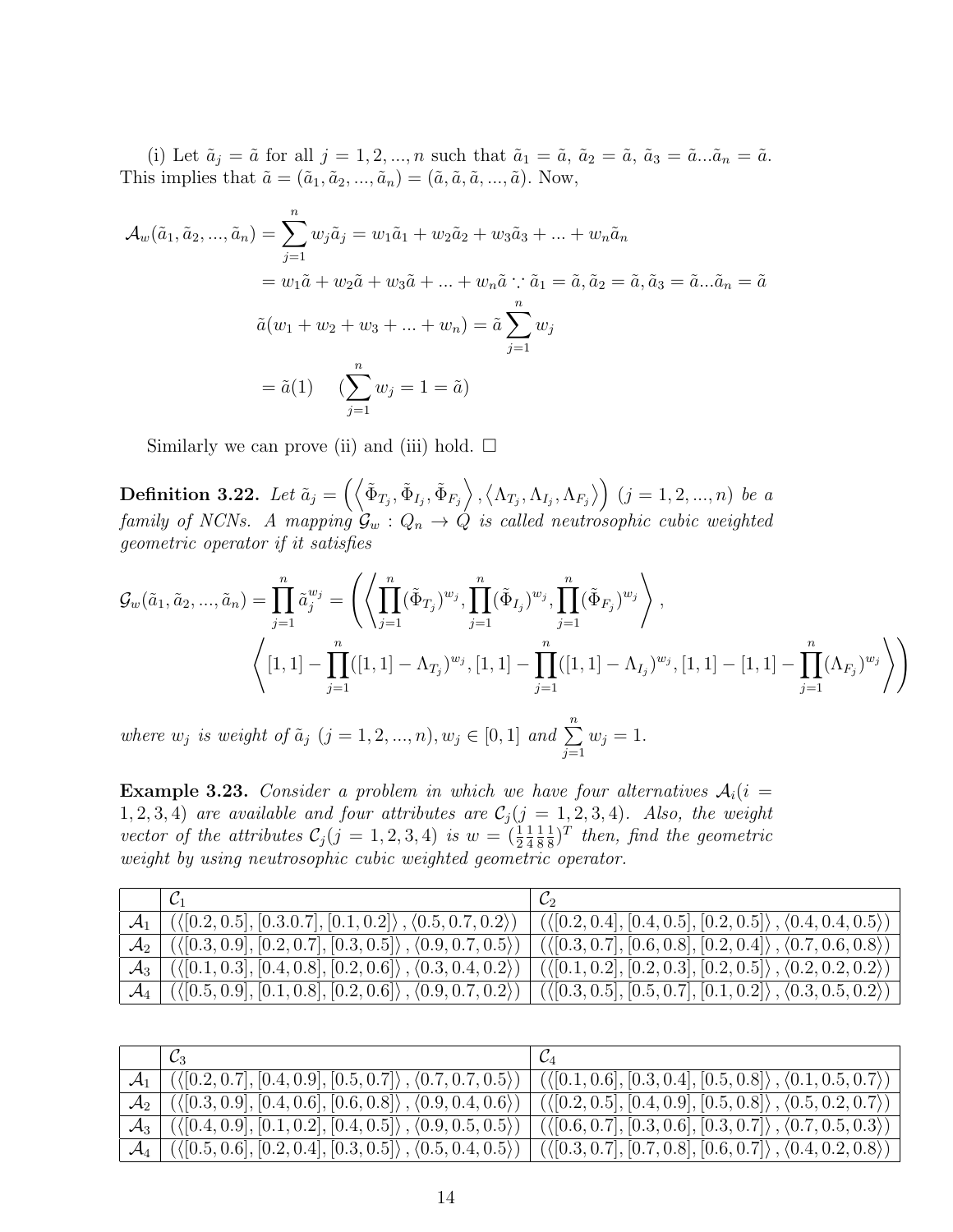Solution: As

$$
\mathcal{G}_{w}(\tilde{a}_{1}, \tilde{a}_{2}, ..., \tilde{a}_{n}) = \prod_{j=1}^{n} \tilde{a}_{j}^{w_{j}} = \left( \left\langle \prod_{j=1}^{n} (\tilde{\Phi}_{T_{j}})^{w_{j}}, \prod_{j=1}^{n} (\tilde{\Phi}_{I_{j}})^{w_{j}}, \prod_{j=1}^{n} (\tilde{\Phi}_{F_{j}})^{w_{j}} \right\rangle, \\ \left\langle [1, 1] - \prod_{j=1}^{n} ([1, 1] - \Lambda_{T_{j}})^{w_{j}}, [1, 1] - \prod_{j=1}^{n} ([1, 1] - \Lambda_{I_{j}})^{w_{j}}, [1, 1] - [1, 1] - \prod_{j=1}^{n} (\Lambda_{F_{j}})^{w_{j}} \right\rangle \right).
$$

Now we compute  $\mathcal{G}_{w}(\tilde{a}_{i1}, \tilde{a}_{i2}, \tilde{a}_{i3}, \tilde{a}_{i4})$  for each  $i = (1, 2, 3, 4)$  as:

| $\mathcal{G}(\tilde{a}_1) = \langle (0.183, 0.50], [0.33, 0.62], [0.177, 0.35]), (0.47, 0.62, 0.41) \rangle$ |
|--------------------------------------------------------------------------------------------------------------|
| $\mathcal{G}(\tilde{a}_2) = \langle (0.28, 0.78], [0.31, 0.73], [0.31, 0.53], (0.84, 0.60, 0.63) \rangle$    |
| $\mathcal{G}(\tilde{a}_3) = \langle (0.14, 0.34], [0.27, 0.50], [0.23, 0.57], (0.49, 0.38, 0.26) \rangle$    |
| $\mathcal{G}(\tilde{a}_4) = \langle (0.412, 0.71], [0.20, 0.70], [0.20, 0.45], (0.75, 0.58, 0.36) \rangle$   |

**Theorem 3.24.** Let  $\tilde{a}_j = \left( \left\langle \tilde{\Phi}_{T_j}, \tilde{\Phi}_{I_j}, \tilde{\Phi}_{F_j} \right\rangle, \left\langle \Lambda_{T_j}, \Lambda_{I_j}, \Lambda_{F_j} \right\rangle \right)$   $(j = 1, 2, ..., n)$  be a family of NCNs, then

- (i) If  $\tilde{a}_j = \tilde{a}$  for all  $j = 1, 2, ..., n$  then,  $\mathcal{G}_w(\tilde{a}_1, \tilde{a}_2, ..., \tilde{a}_n) = \tilde{a}$ ,
- (ii)  $\min_{j=1,2,...,n} {\{\tilde{a}_j\}} \leq \mathcal{G}_w(\tilde{a}_1, \tilde{a}_2, ..., \tilde{a}_n) \leq \max_{j=1,2,...,n} {\{\tilde{a}_j\}},$

(iii) If  $\tilde{a}_j \leq \tilde{a}_j^*$  for all  $j = 1, 2, ..., n$  then,  $\mathcal{G}_w(\tilde{a}_1, \tilde{a}_2, ..., \tilde{a}_n) \leq \mathcal{G}_w(\tilde{a}_1^*, \tilde{a}_2^*, ..., \tilde{a}_n^*).$ 

**Proof:** Let  $\tilde{a}_j = \left( \left\langle \tilde{\Phi}_{T_j}, \tilde{\Phi}_{I_j}, \tilde{\Phi}_{F_j} \right\rangle, \left\langle \Lambda_{T_j}, \Lambda_{I_j}, \Lambda_{F_j} \right\rangle \right)$   $(j = 1, 2, ..., n)$  be a family of NCNs, and

(i) Let If  $\tilde{a}_j = \tilde{a}$  for all  $j = 1, 2, ..., n$  such that  $\tilde{a}_1 = \tilde{a}$ ,  $\tilde{a}_2 = \tilde{a}$ ,  $\tilde{a}_3 = \tilde{a}... \tilde{a}_n = \tilde{a}$ , this implies that  $\tilde{a} = (\tilde{a}_1, \tilde{a}_2, ..., \tilde{a}_n) = (\tilde{a}, \tilde{a}, \tilde{a}, ..., \tilde{a}).$ 

Now,

$$
\mathcal{G}_{w}(\tilde{a}_{1}, \tilde{a}_{2}, ..., \tilde{a}_{n}) = \prod_{j=1}^{n} \tilde{a}_{j}^{w_{j}} = \tilde{a}_{1}^{w_{1}} \tilde{a}_{2}^{w_{2}} \tilde{a}_{3}^{w_{3}} ... \tilde{a}_{n}^{w_{n}}
$$
  
\n
$$
= \tilde{a}^{w_{1}} \tilde{a}^{w_{2}} \tilde{a}^{w_{3}} ... \tilde{a}^{w_{n}} \quad \therefore \tilde{a}_{1} = \tilde{a}, \tilde{a}_{2} = \tilde{a}, \tilde{a}_{3} = \tilde{a} ... \tilde{a}_{n} = \tilde{a}
$$
  
\n
$$
\tilde{a}^{w_{1} + w_{2} + w_{3} + ... + w_{n}} = \tilde{a}_{n}^{w_{n} + w_{n}} = \tilde{a}_{n}^{w_{n} + w_{n}} = \tilde{a}_{n}^{w_{n} + w_{n}} = \tilde{a}_{n}^{w_{n} + w_{n}} = \tilde{a}_{n}^{w_{n} + w_{n}} = \tilde{a}_{n}^{w_{n} + w_{n}} = \tilde{a}_{n}^{w_{n} + w_{n}} = \tilde{a}_{n}^{w_{n} + w_{n}} = \tilde{a}_{n}^{w_{n} + w_{n}} = \tilde{a}_{n}^{w_{n} + w_{n}} = \tilde{a}_{n}^{w_{n} + w_{n}} = \tilde{a}_{n}^{w_{n} + w_{n}} = \tilde{a}_{n}^{w_{n} + w_{n}} = \tilde{a}_{n}^{w_{n} + w_{n}} = \tilde{a}_{n}^{w_{n} + w_{n}} = \tilde{a}_{n}^{w_{n} + w_{n}} = \tilde{a}_{n}^{w_{n} + w_{n}} = \tilde{a}_{n}^{w_{n} + w_{n}} = \tilde{a}_{n}^{w_{n} + w_{n}} = \tilde{a}_{n}^{w_{n} + w_{n}} = \tilde{a}_{n}^{w_{n} + w_{n}} = \tilde{a}_{n}^{w_{n} + w_{n}} = \tilde{a}_{n}^{w_{n} + w_{n}} = \tilde{a}_{n}^{w_{n} + w_{n}} = \tilde{a}_{n}^{w_{n} + w_{n}} = \tilde{a}_{n}^{w_{n
$$

Similarly we can prove (ii) and (iii) hold.  $\square$ Note: That the aggregation results are still NCNs.

### 4. NCN-decision making algorithm

In this section, we progress an algorithm by expanding NCNs based on score, accuracy, certainty function of NCNs by the usage of  $\mathcal{A}_w$  (or  $\mathcal{G}$ ) operator.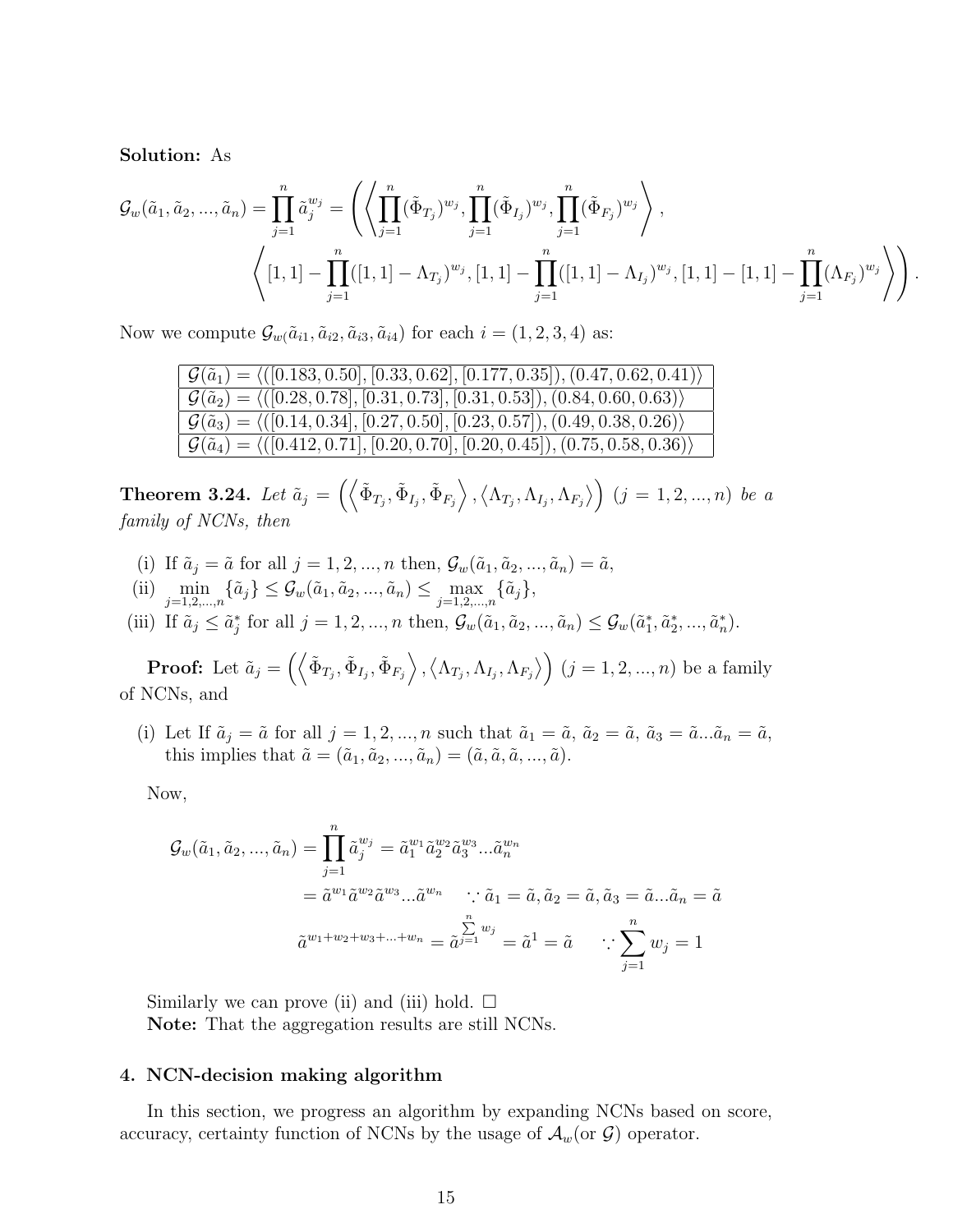If we have some information about NCNs then on the base of this information we can develop some ranking method to deal with multiple decision criteria making problem based on the  $A_w$  or G) operator.

Suppose that  $A = \{A_1, A_2, ..., A_n\}$  and  $C = \{C_1, C_2, ..., C_n\}$  is the set of alternatives and criterions or attributes, respectively. Let the weight vector of attributes be  $\omega = (w_1, w_2, ..., w_n)^T$  such that  $\sum_{n=1}^{\infty}$  $j=1$  $w_j = 1, w_j \ge 0 \ (j = 1, 2, ..., n)$ and  $w_j$  refers to the weight of attribute  $C_j$ . An alternative on criterions is evaluated by the decision maker, and the evaluation values are represented by the form of NCNs. Assume that  $(\tilde{a}_{ij})_{m \times n} = \left( \left\langle \tilde{\Phi}_{T_{ij}}, \tilde{\Phi}_{I_{ij}}, \tilde{\Phi}_{F_{ij}} \right\rangle, \left\langle \Lambda_{T_{ij}}, \Lambda_{I_{ij}}, \Lambda_{F_{ij}} \right\rangle \right)$ is decision matrix provided by the decision maker;  $\tilde{a}_{ij}$  is a NCN for alternative  $A_i$  associated with the criterions  $C_j$ . We have the conditions  $\tilde{\Phi}_{T_{ij}}, \tilde{\Phi}_{T_{ij}}, \tilde{\Phi}_{F_{ij}} \in D[0,1]$  and  $\Lambda_{T_{ij}}, \Lambda_{I_{ij}}, \Lambda_{F_{ij}} \in [0,1].$ 

Now, we develop an algorithm as follows:

## Algorithm

**Step 1.** Construct the decision matrix provided by the decision maker as;  $(\tilde{a}_{ij})_{m \times n}$  =  $\left(\left\langle \tilde{\Phi}_{T_{ij}},\tilde{\Phi}_{F_{ij}},\tilde{\Phi}_{F_{ij}}\right\rangle ,\left\langle \Lambda_{T_{ij}},\Lambda_{I_{ij}},\Lambda_{F_{ij}}\right\rangle \right)$ 

**Step 2:**Compute  $\tilde{a}_i = A_w(\tilde{a}_{i1}, \tilde{a}_{i2}, ..., \tilde{a}_{in})$  (or  $G_w(\tilde{a}_{i1}, \tilde{a}_{i2}, ..., \tilde{a}_{in})$  for each  $i =$  $1, ..., m$ .

**Step 3**. Calculate the score values of  $\tilde{s}(\tilde{a}_1)(i = 1, ..., m)$  for the collective overall NCNs of  $\tilde{a}_i (i = 1, ..., m)$ 

**Step 4.** Rank all the software systems of  $\tilde{a}_i(i = 1, ..., m)$  according to the score values.

Next, we give some numerical examples as follows:

Example 4.1. Let us study decision-making problem. A passenger wishes to travel to Karachi. Four kinds of vans (alternatives)  $A_i(i = 1, 2, 3, 4)$  are accessible. The customer takes into account four attributes to evaluate the alternatives;  $C_1$ =Facility;  $C_2$ =Rent Saving;  $C_3$ =Comfort;  $C_4$ =Safety and use the neutrosophic cubic values to evaluate the four probable alternatives.  $A_i(i = 1, 2, 3, 4)$  under the above four attributes. Also, the weight vector of the attributes  $\mathcal{C}_j (j = 1, 2, 3, 4)$  is  $w = (\frac{1}{2})$ 1 4 1 8 1  $(\frac{1}{8})^T$ then,

Step1:. Construct the decision matrix provided by the customer as:

| $C_1$                                                                                                                                                                                                     |                                                                                             |
|-----------------------------------------------------------------------------------------------------------------------------------------------------------------------------------------------------------|---------------------------------------------------------------------------------------------|
| $\mathcal{A}_1$ $(\langle [0.2, 0.5], [0.3.0.7], [0.1, 0.2] \rangle, \langle 0.9, 0.7, 0.2 \rangle)$ $(\langle [0.2, 0.4], [0.4, 0.5], [0.2, 0.5] \rangle, \langle 0.7, 0.4, 0.5 \rangle)$                |                                                                                             |
| $\mathcal{A}_2$ (({ $[0.3, 0.9]$ , $[0.2, 0.7]$ , $[0.3, 0.5]$ }, $\langle 0.5, 0.7, 0.5 \rangle$ )                                                                                                       | $(\langle [0.3, 0.7], [0.6, 0.8], [0.2, 0.4] \rangle, \langle 0.7, 0.6, 0.8 \rangle)$       |
| $\mathcal{A}_3$ $(\langle [0.3, 0.4], [0.4, 0.8], [0.2, 0.6] \rangle, \langle 0.1, 0.4, 0.2 \rangle)$                                                                                                     | $\vert (\langle [0.2, 0.4], [0.2, 0.3], [0.2, 0.5] \rangle, \langle 0.2, 0.2, 0.2 \rangle)$ |
| $\mathcal{A}_4$   ( $\langle [0.5, 0.9], [0.1, 0.8], [0.2, 0.6] \rangle$ , $\langle 0.1, 0.7, 0.2 \rangle$ )   ( $\langle [0.3, 0.5], [0.5, 0.7], [0.1, 0.2] \rangle$ , $\langle 0.3, 0.5, 0.2 \rangle$ ) |                                                                                             |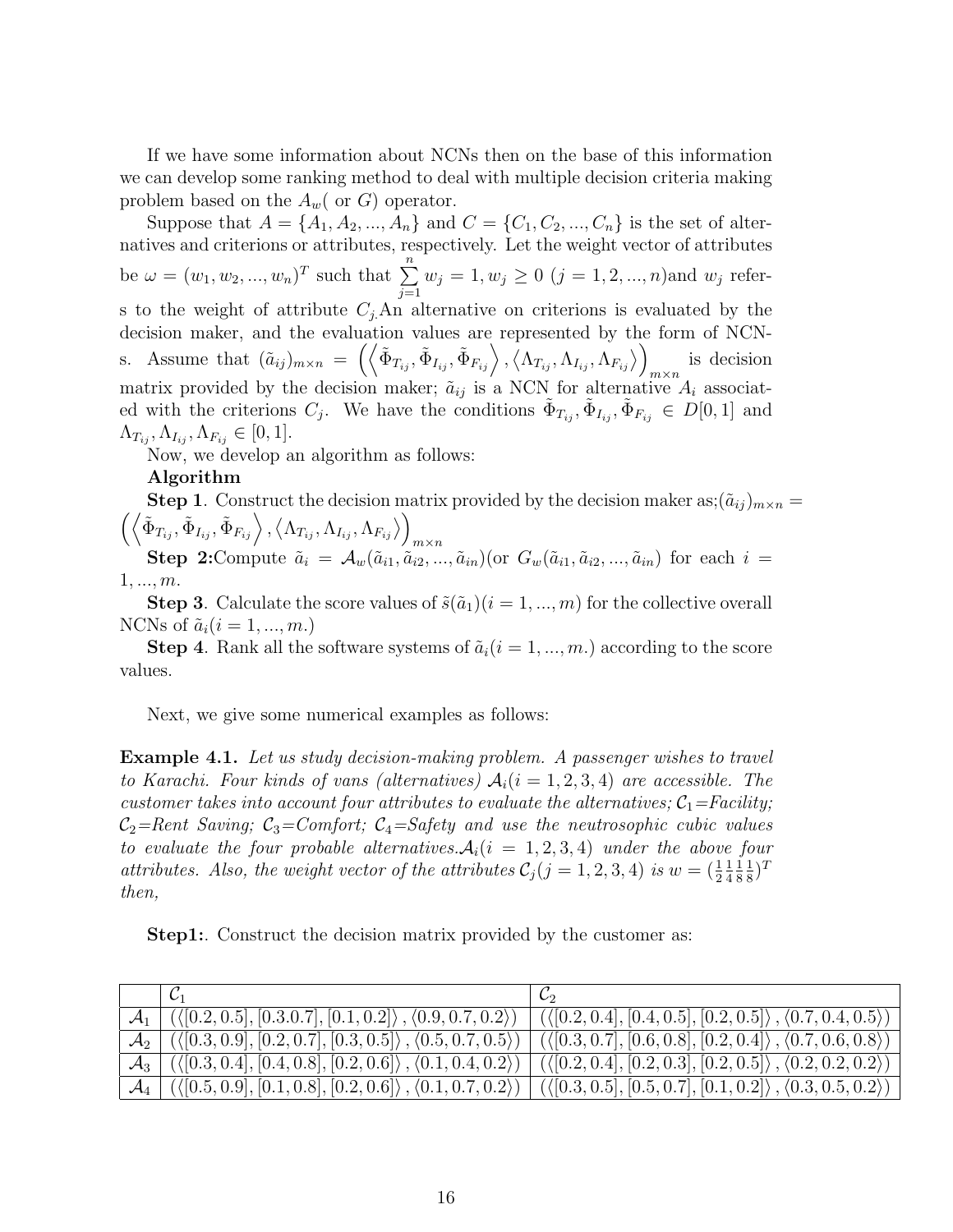| $\mathcal{C}_3$                                                                                                                                                                             |                                                                                       |
|---------------------------------------------------------------------------------------------------------------------------------------------------------------------------------------------|---------------------------------------------------------------------------------------|
| $\mathcal{A}_1$ $(\langle [0.2, 0.7], [0.4, 0.9], [0.5, 0.7] \rangle, \langle 0.7, 0.7, 0.5 \rangle)$                                                                                       | $(\langle [0.1, 0.6], [0.3, 0.4], [0.5, 0.8] \rangle, \langle 0.5, 0.5, 0.7 \rangle)$ |
| $\mathcal{A}_2$ (({[0.3, 0.9], [0.4, 0.6], [0.6, 0.8]), (0.9, 0.4, 0.6)) (({[0.2, 0.5], [0.4, 0.9], [0.5, 0.8]), (0.5, 0.2, 0.7))                                                           |                                                                                       |
| $\mathcal{A}_3$ $\vert$ ( $\langle [0.4, 0.9], [0.1, 0.2], [0.4, 0.5] \rangle$ , $\langle 0.9, 0.5, 0.5 \rangle$ )                                                                          | $\langle (0.6, 0.7], [0.3, 0.6], [0.3, 0.7] \rangle, (0.7, 0.5, 0.3) \rangle$         |
| $\mathcal{A}_4$ $(\langle [0.5, 0.6], [0.2, 0.4], [0.3, 0.5] \rangle, \langle 0.5, 0.4, 0.5 \rangle)$ $(\langle [0.3, 0.7], [0.7, 0.8], [0.6, 0.7] \rangle, \langle 0.4, 0.2, 0.8 \rangle)$ |                                                                                       |

**Step2:** Compute  $\tilde{a}_i = A_w(\tilde{a}_{i1}\tilde{a}_{i2}, \tilde{a}_{i3}, \tilde{a}_{i4})$  for each  $i = (1, 2, 3, 4)$  as:

| $\vert \tilde{a}_1 = \langle (0.19, 0.524], [0.341, 0.678], [0.247, 0.473]), (0.716, 0.583, 0.329) \rangle$ |
|-------------------------------------------------------------------------------------------------------------|
| $\tilde{a}_2 = \langle (0.29, 0.841], [0.375, 0.757], [0.355, 0.585]), (0.585, 0.536, 0.60) \rangle$        |
| $\tilde{a}_3 = \langle (0.338, 0.56], [0.311, 0.646], [0.24, 0.58], (0.199, 0.355, 0.235) \rangle$          |
| $\tilde{a}_4 = \langle (0.43, 0.79], [0.335, 0.747], [0.259, 0.53]), (0.19, 0.513, 0.26) \rangle$           |

**Step3:** Calculate the score values of  $\tilde{s}(\tilde{a}_1)$  ( $i = 1, 2, 3, 4$ ) for the collective overall NCNs of  $\tilde{a}_i$   $(i = 1, 2, ..., m)$  as;

| $\tilde{s}(\tilde{a}_1) = \langle ([0.346, 0.645]), (0.601) \rangle$ |
|----------------------------------------------------------------------|
| $\tilde{s}(\tilde{a}_2) = \langle ([0.316, 0.703]), (0.483) \rangle$ |
| $\tilde{s}(\tilde{a}_3) = \langle (0.37, 0.669), (0.536) \rangle$    |
| $\tilde{s}(\tilde{a}_4) = \langle ([0.38, 0.732]), (0.47) \rangle$   |

**Step4:** Rank all the software systems of  $\mathcal{A}_i$  ( $i = 1, 2, 3, 4$ .) according to the score values as;

$$
\mathcal{A}_4\succ\mathcal{A}_2\succ\mathcal{A}_3\succ\mathcal{A}_1
$$

and thus  $A_4$  is the utmost desired alternative.

Example 4.2. A person wishes to purchase finest Samsung Galaxy J Series mobile model and wants to check three models by their specification (alternatives)  $\mathcal{J}_i(i =$  $1, 2, 3$ ) are offered. The client takes into account three attributes to estimate the alternatives;  $S_1$  =Processor;  $S_2$  =Camera;  $S_3$  =Battery and use the neutrosophic cubic values to evaluate the four possible alternatives  $A_i(i = 1, 2, 3)$  under the above four attributes. Also, the weight vector of the attributes  $S_j (j = 1, 2, 3)$  is  $w = \left(\frac{1}{2}\right)$ 1 3 1  $(\frac{1}{6})^T$  then,

**Step1:** Construct the decision matrix provided by the customers;

| $\mathcal{J}_1$ $(\langle [0.2, 0.7], [0.3.0.7], [0.3, 0.8], \langle 0.3, 0.4, 0.1 \rangle)$ $(\langle [0.4, 0.7], [0.3.0.7], [0.5, 0.8], \langle 0.2, 0.4, 0.5 \rangle)$                 |  |
|-------------------------------------------------------------------------------------------------------------------------------------------------------------------------------------------|--|
| $\mathcal{J}_2$ $(\langle [0.2, 0.7], [0.3.0.7], [0.4, 0.6] \rangle, \langle 0.9, 0.6, 0.2 \rangle)$ $(\langle [0.2, 0.3], [0.3.0.6], [0.1, 0.4] \rangle, \langle 0.6, 0.7, 0.6 \rangle)$ |  |
| $\mathcal{J}_3$ $(\langle [0.2, 0.5], [0.2.0.7], [0.1, 0.2] \rangle, \langle 0.5, 0.7, 0.2 \rangle)$ $(\langle [0.1, 0.6], [0.2.0.6], [0.3, 0.4] \rangle, \langle 0.4, 0.5, 0.6 \rangle)$ |  |

|                 | $\mathcal{J}_1$ (([0.2, 0.8], [0.2.0.7], [0.1, 0.6]), (0.1, 0.3, 0.5))                               |
|-----------------|------------------------------------------------------------------------------------------------------|
|                 | $\mathcal{J}_2$ $(\langle [0.2, 0.7], [0.4.0.7], [0.1, 0.3] \rangle, \langle 0.3, 0.5, 0.7 \rangle)$ |
| $\mathcal{J}_3$ | $\vert (\langle [0.2, 0.5], [0.3.0.4], [0.1, 0.2] \rangle, \langle 0.2, 0.4, 0.6 \rangle) \vert$     |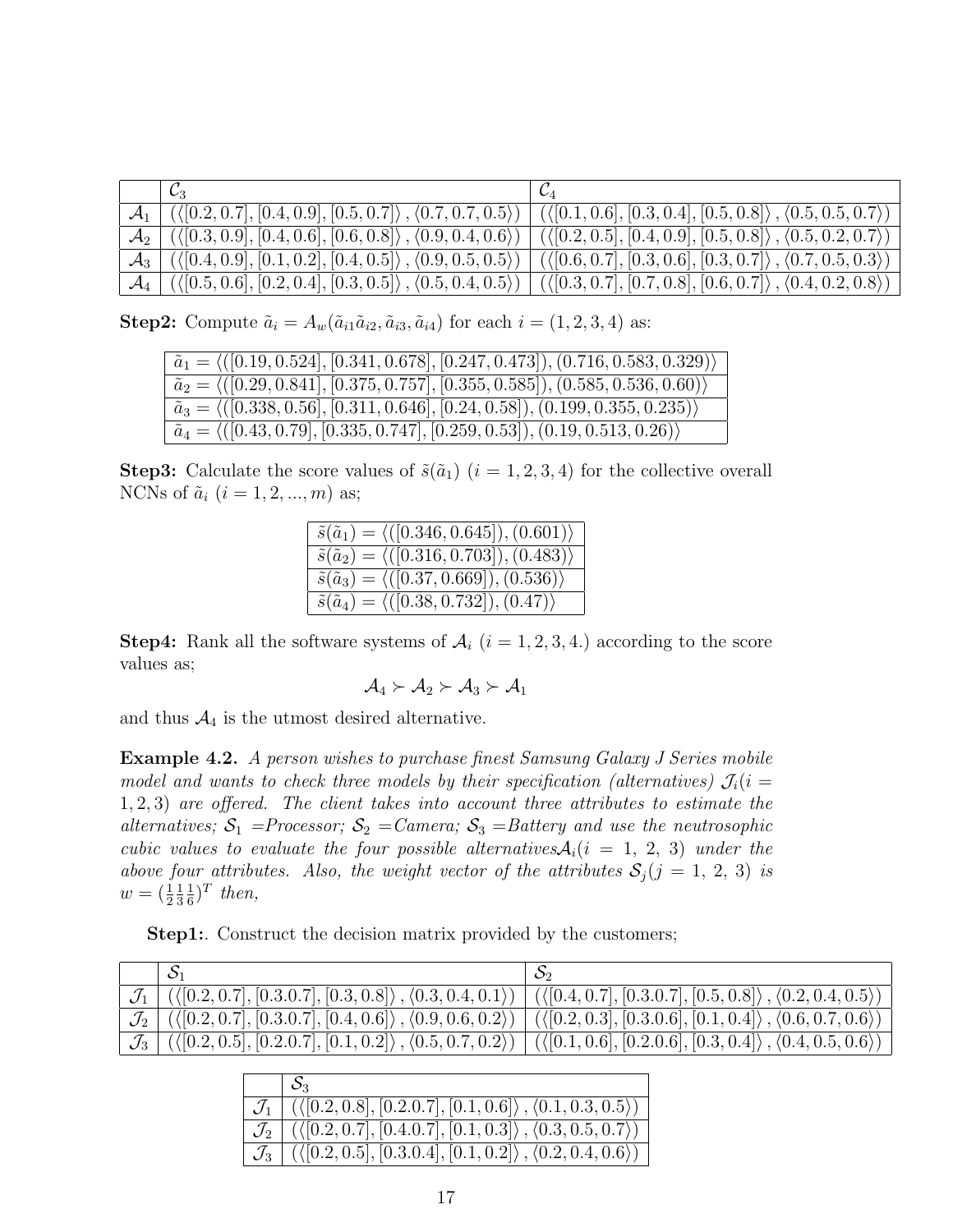**Step2:** Compute  $\tilde{j}_i = A_w(\tilde{j}_{i2}, \tilde{j}_{i2}, \tilde{j}_{i3})$  for each  $i = (1, 2, 3)$  as:

| $\hat{j}_1 = \langle (0.27, 0.71], [0.28, 0.70], [0.34, 0.77], (0.21, 0.38, 0.22) \rangle$ |
|--------------------------------------------------------------------------------------------|
| $  j_2 = \langle (0.2, 0.60], [0.31, 0.66], [0.26, 0.49], (0.63, 0.61, 0.35) \rangle$      |
| $j_3 = \langle ([0.16, 0.53], [0.21, 0.62], [0.17, 0.27]), (0.40, 0.57, 0.34) \rangle$     |

**Step3:** Calculate the score values of  $\tilde{s}(\tilde{j}_1)$  ( $i = 1, 2, 3$ ) for the collective overall NCN of  $\tilde{j}_i$   $(i = 1, 2, ..., m)$  as;

| $\tilde{s}(j_1) = \langle (0.26, 0.69), (0.53) \rangle$   |
|-----------------------------------------------------------|
| $\tilde{s}(j_2) = \langle ([0.35, 0.67]), (0.55) \rangle$ |
| $\tilde{s}(j_3) = \langle ([0.42, 0.71]), (0.49) \rangle$ |

**Step4:** Rank all the software systems of  $\mathcal{J}_i$  ( $i = 1, 2, 3$ ) according to the score values as;

 $\mathcal{J}_3 \succ \mathcal{J}_1 \succ \mathcal{J}_2$ 

and thus  $\mathcal{J}_3$  is the extreme preferred alternative.

From the above examples it is clear that by using this concept we can solve different problems arise in several areas and can pick finest choice by means of NCSs in various decision making problems. Here we have membership and nonmembership so we can elect top choice by means of membership function as well as non-membership function due to which we can select utmost necessary possibility. Membership quota display us that due to these excellence the succeeding alternative is greatest requirement and non-membership displays us that due to following errors the following alternative is fewer desired. Due to this motive our case is more general for the reason that solitary on the origin of positive features of whatever we cannot make exact decision except we know the disadvantage of it.

#### 5. Comparison analysis and discussion

As a variability of FSs, IFSs and NSs have been generated to express to indeterminate, movable, insufficient and contradictory information that occurs in this present reality. Enhanced NSs have been recommended for the principle cause for tending to matters with an arrangement of specific numbers. Be that as it may, there is sure matter with respect to the recent operations of SNSs, and in addition their conglomeration supervisors and the parallel methods.

In this method, Sahin [13] described the novel operations of amended NNs and builds up a parallel technique in light of the correlated investigation of IFNs. On the principle of these operations and the correlation policy, some efficient NNs accretion administrators are proposed. Moreover, a procedure for multi-criteria communal choice making (MCGDM) matters is reconnoitered by applying these accumulation administrators. At last, a case to exemplify the significance of the suggested stratagem is given and a link some different approaches are ready.

In [1], Ali et al. put forth some fresh types of NCSs and they suggested a decision making technique based on resemblance methods of two NCSs by presumptuous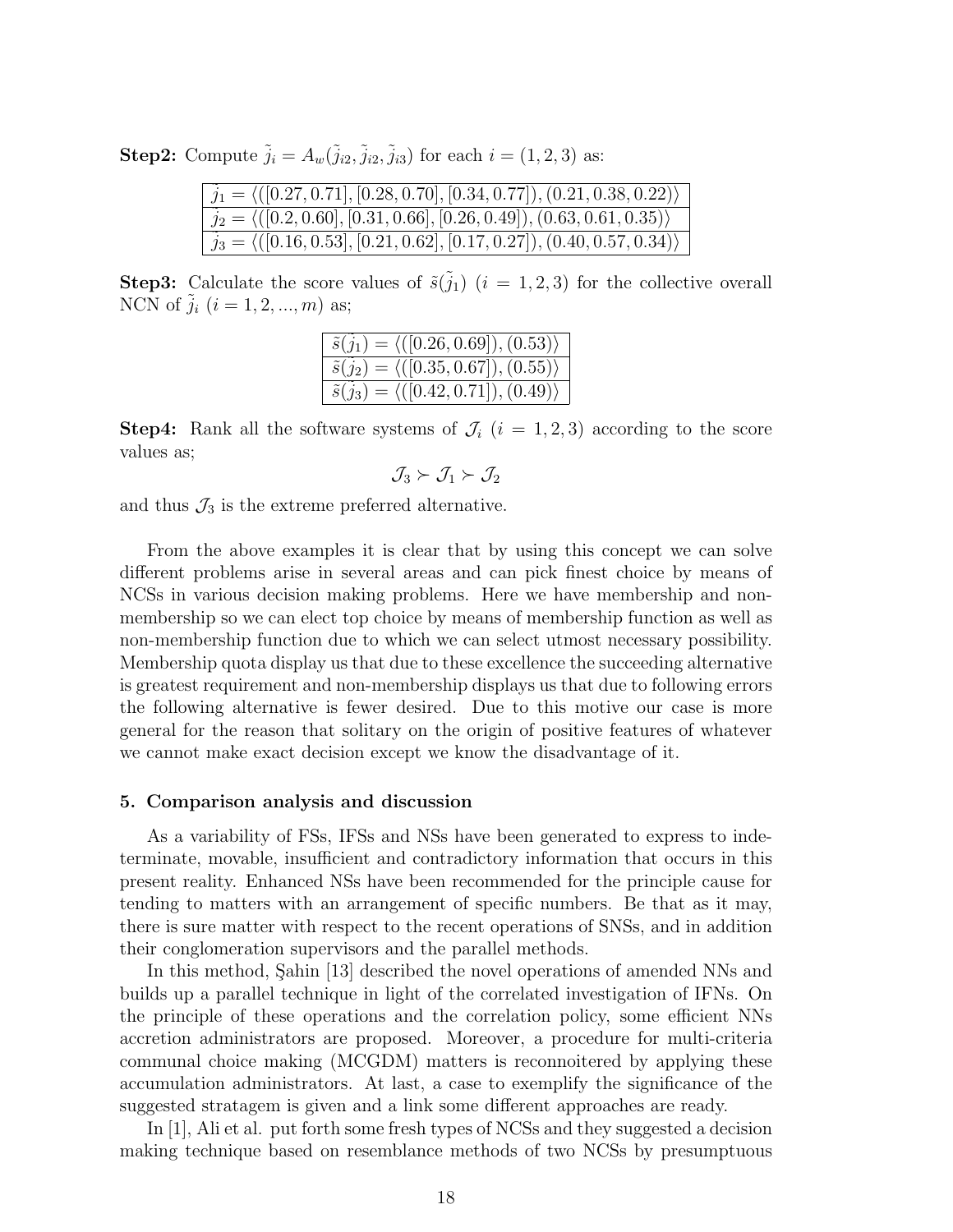that if likeness between the ideal design and sample design is greater than or equivalent to 0.5, then the sample design goes to the family of ideal design in deliberation.

We generalize the idea provided in [1, 13] by familiarizing the perception of the different functions i.e (score, certainty and accuracy) functions to relate the NCSs. Also to aggregate the neutrosophic cubic information we develop the neutrosophic operators i.e. (weight average and weight geometric) operators. On the basis of  $(\mathcal{A}_{W} and \mathcal{G}_{w})$  operators and the functions i.e. (score, certainty and accuracy) functions, we progress the multiple criteria decision making methodology in NCSs, in which the estimation standards of substitutions on the features of the form NCNs to select the utmost desired ones and give an arithmetical case to demonstrate the usage and success of this established technique.

#### 6. Conclusion

This paper presents NCSs and different functions i.e., its score, certainty and accuracy functions. Then, the  $\mathcal{A}_W$  and  $\mathcal{G}_w$  operators were future to aggregate the neutrosophic cubic data. Moreover, on the basis of  $\mathcal{A}_W$  and  $\mathcal{G}_w$  operators and the functions such as (certainty, score and the accuracy). we have established an approach to the multiple criteria decision making in NCSs, in which the valuation standards of substitutes on the aspects yield the arrangement NCNs.

#### Acknowledgments

This research was supported by NNSFC (11461025; 11561023).

# References

- [1] M. Ali, I. Deli and F. Smarandache, The theory of neutrosophic cubic sets and their applications in pattern recognition, J. Intell. Fuzzy Syst., 30 (2016), 1957-1963.
- [2] K. Atanassov, Intuitionistic fuzzy sets, Fuzzy Sets Syst., 20(1) (1986), 87-96.
- [3] K. Atanassov, More on intuitionistic fuzzy sets, Fuzzy Sets Syst., 33(1) (1989), 37-46.
- [4] H.D. Cheng and Y. Guo, A new neutrosophic approach to image thresholding, New Math. Nat. Comput., 4(3) (2008), 291-308.
- [5] Y.B. Jun, C.S. Kim, and K.O. Yang, Cubic sets, Ann. Fuzzy Math. informationrm., 4(1) (2012), 83-98.
- [6] Y. B. Jun, F. Smarandache and C.S. Kim, Neutrosophic cubic sets, New Math. Nat. Comput., 13(2017), 41-54.
- [7] P. Liu and Y. Wang, Multiple attribute decision-making method based on single valued neutrosophic normalized weighted Bonferroni mean, Neural Comput & Applic., 25 7/8 (2014), 2001-2010.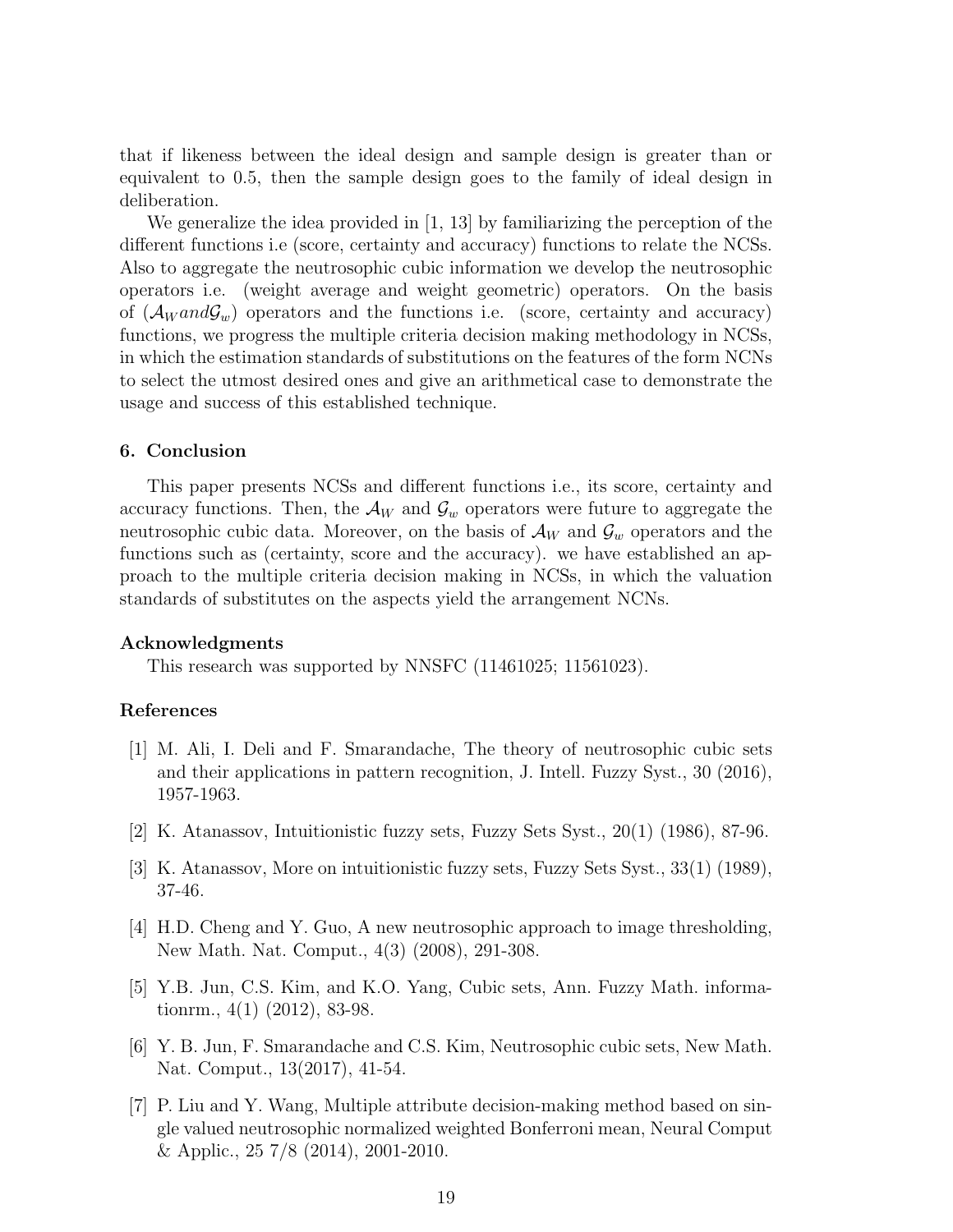- [8] P. Liu and L. Shi, The generalized hybrid weighted average operator based on interval neutrosophic hesitant set and its application to multiple attribute decision making, Neural Comput & Applic., 26(2) (2015), 457-471.
- [9] P. Majumdar and S.K. Samanta, On similarity and entropy of neutrosophic sets, J. Intell. Fuzzy Syst., 26(3) (2014), 1245-1252.
- [10] J.N. Mordeson, D.S. Malik, N. Kuroki, Fuzzy Semigroups, Studies in Fuzziness and Soft Computing, 2003.
- [11] J.J. Peng, J.Q. Wang, J. Wang, H.Y. Zhang and X.H. Chen, Simplified neutrosophic sets, and their applications in multi-criteria group decision-making problems, Int. J. Syst. Sci. 47(10)(2016), 2342-2358.
- [12] R. Sahin and A. Kucuk, Subsethood measure for single valued neutrosophic sets, J. Intell. Fuzzy Syst., 29(2)(2015), 525-530.
- [13] R. Sahin, Multi-criteria neutrosophic decision-making method based on score and accuracy functions under neutrosophic environment, Department of Mathematics, Faculty of Science, Ataturk University, Erzurum, 25240, Turkey.
- [14] F. Smarandache, A Unifying Field in Logics: Neutrosophic Logic. Neutrosophy, Neutrosophic Set, Neutrosophic Probability, American Research Press, Rehoboth, NM, 1999.
- [15] F. Smarandache, Neutrosophic set-a generalization of the intuitionistic fuzzy set, Int. J. Pure Appl. Math, 24(3) (2005), 287-297.
- [16] H. Wang, F. Smarandache, Q.Y. Zhang and R. Sunderraman, Single- valued neutrosophic sets, Multispace Multistruct, 4 (2010), 410-413.
- [17] H.L. Yang, C.L. Zhang, Z.L. Guo, Y.L. Liu and X.W. Liao, A hybrid model of single valued neutrosophic sets and rough sets: single valued neutrosophic rough set model, Soft Compt., 2016, 10.1007/s00500-016-2356-y.
- [18] J. Ye, Multicriteria decision-making method using the correlation coefficient under single-valued neutrosophic environment, Int. J. Gen. Syst., 42(4) (2013), 386-394.
- [19] J. Ye, Similarity measures between interval neutrosophic sets and their applications in Multi-criteria decision-making, J. Intell. Fuzzy Syst., 26 (2014), 165-172.
- [20] J. Ye, Single valued neutrosophic cross-entropy for multi-criteria decisionmaking problems, Appl. Math. Model., 38(3) (2014), 1170-1175.
- [21] J. Ye, Trapezoidal neutrosophic set, and its application to multiple attribute decision making, Neural Comput. Applic., 26(5) (2014), 1157-1166.